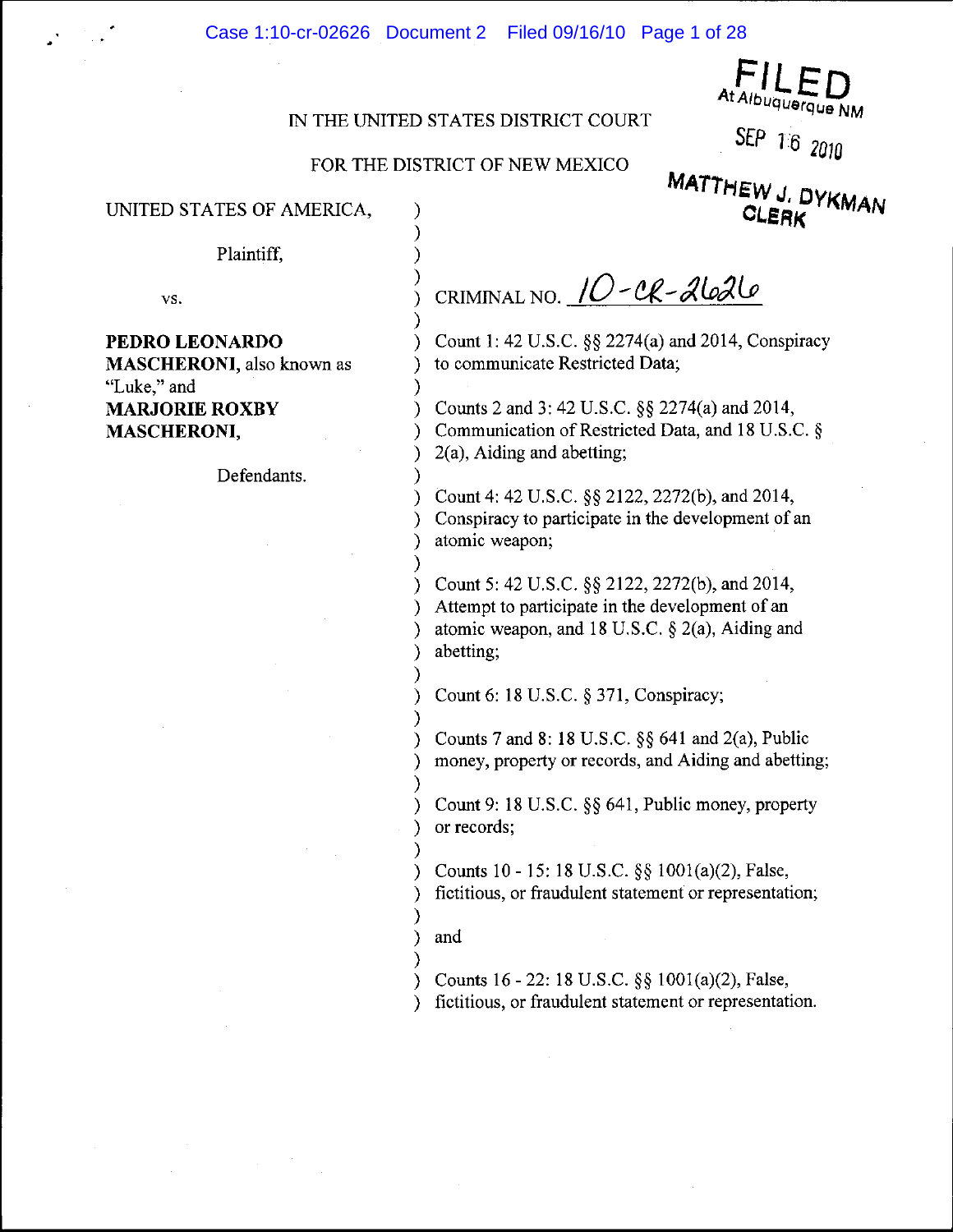## INDICTMENT

The Grand Jury charges:

#### **INTRODUCTION**

At all times material to this indictment:

I. Los Alamos National Laboratory ("LANL") is one of the United States' three nuclear weapons laboratories. As a United States Department of Energy (or its predecessor, the United States Energy Research and Development Administration) laboratory, LANL performs sensitive national security missions, including helping to ensure that the United States' nuclear weapons stockpile is safe, secure, and reliable. Since June 1,2006, Los Alamos National Security LLC ("LANS") has served as the management and operations contractor for LANL, succeeding the University of California. LANL is located within the State and District of New Mexico.

2. Scientists within the Applied Theoretical Physics, or X, Division at LANL possess expertise in nuclear weapons physics and related national security issues. Scientists in the X Division research, design, and develop nuclear weapons in the U.S. nuclear arsenal. The X Division employs high levels of physical and other security measures for the safeguarding of classified information contained at LANL.

3. Defendants **PEDRO LEONARDO MASCHERONI,** also known as "Luke," ("MASCHERONI") and **MARJORIE ROXBY MASCHERONI** ("ROXBY MASCHERONI") reside in Los Alamos, New Mexico. Defendant **MASCHERONI** is a

naturalized United States Citizen, having been born in Argentina. He holds a Ph.D. in Physics from the University of California, Berkeley. From on or about August of 1979, until on or about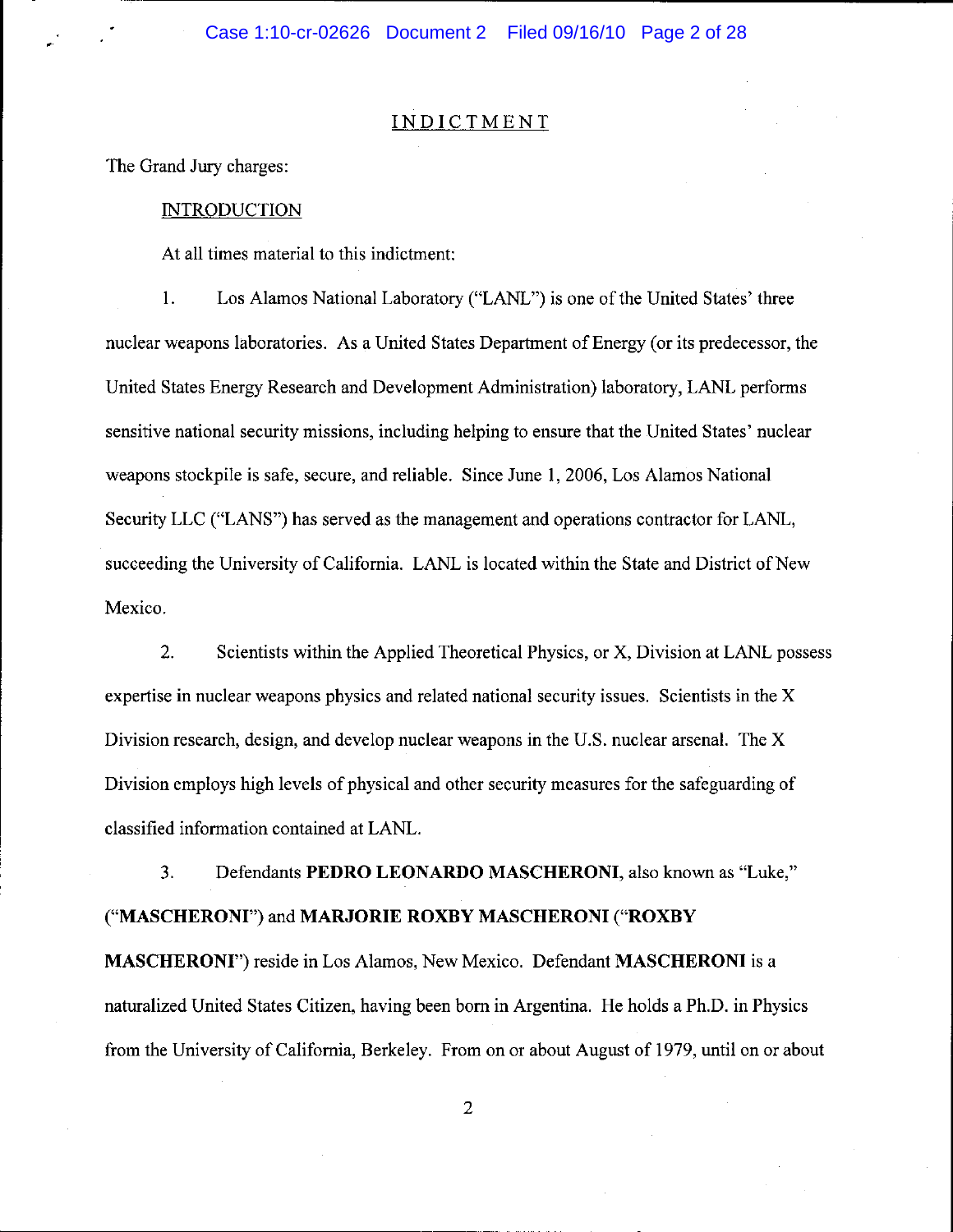April of 1987, Defendant **MASCHERONI** worked at LANL, assigned to the X Division and its predecessor as a Staff Member scientist. Within the X Division, Defendant **MASCHERONI**  was assigned to a group known as Group X-I. Defendant **MASCHERONI** held a security clearance, or "Q" clearance, beginning in October of 1979. Defendant **MASCHERONI's** "Q" clearance was terminated in March of 1988, when he left LANL. With a "Q" clearance Defendant **MASCHERONI** could access certain classified information, including Restricted Data. While employed in Group X-I at X Division, Defendant **MASCHERONI** was exposed to information about the research, development, and design of United States nuclear weapons. On or about April of 1987, Defendant **MASCHERONI** moved to LANL's Nuclear Technology and Engineering, or N, Division. Defendant **MASCHERONI's** employment with LANL ended on or about March 16, 1988.

4. Beginning on or about 1981, Defendant **ROXBY MASCHERONI** worked at LANL. In LANL's Technology Transfer section her duties included technical writing and editing. Defendant **ROXBY MASCHERONI** held a "Q" clearance beginning on or about January of 1982. A "Q" clearance permitted Defendant **ROXBY MASCHERONI** access to certain classified information, including Restricted Data. Defendant **ROXBY MASCHERONI**  earned a Bachelor of Arts in Fine Art from the University of California, Berkeley. On the resume she submitted to LANL in approximately 1981, Defendant **ROXBY MASCHERONI** wrote: "I have been my physicist husband's technical editor/writer, proof-reader and, occasionally, typist since 1966. Due to the fact that Dr. Mascheroni is from a non-English speaking background, and has no formal training in the English language, this has frequently been a demanding task.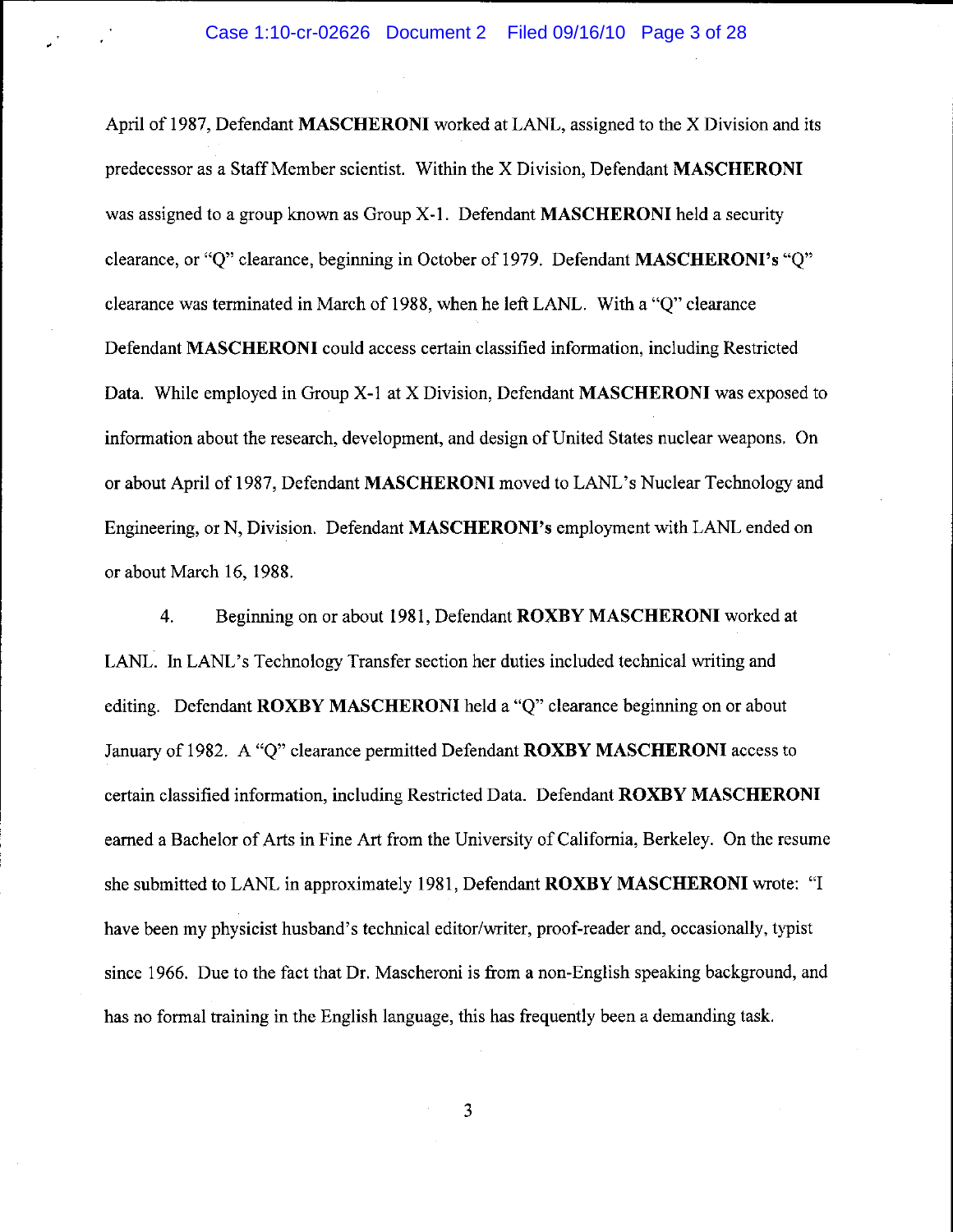Although I do not hold a B.A. in English, or a B.S. degree, I feel that I have had sufficient exposure to technical terminology from many years of experience to be considered for a position as a technical editor."

5. Under 42 U.S.C.  $\S 2014(y)$ , the term "Restricted Data" means all data concerning: (1) the design, manufacture, or utilization of atomic weapons; (2) the production of special nuclear material; or (3) the use of special nuclear material in the production of energy, but does not include data that the government has declassified or removed from the Restricted Data category pursuant to the terms of a federal statute. As such, Restricted Data is classified information.

6. Under 42 U.S.C. § 2014(d), "atomic weapons" are any devices that utilize energy released in the course of nuclear fission or nuclear transformation, exclusive of the means for transporting or propelling the device (where such means is a separable and divisible part of the device), the principal purpose of which is for use as, or for development of, a weapon, a weapon prototype, or a weapon test device.

# DEFENDANTS ' STATEMENTS REGARDING NON-DISCLOSURE OF CLASSIFIED INFORMATION

7. On or about June I, 1979, in connection with obtaining a security clearance for his work at LANL, Defendant **MASCHERONI** signed a statement wherein he acknowledged, among other things, that he was restricted from distributing classified information, including Restricted Data. During his employment at LANL and continuing even after he was no longer employed at LANL, Defendant **MASCHERONI** signed additional statements in connection with his security clearance or access authorization similar to the statement he signed on or about June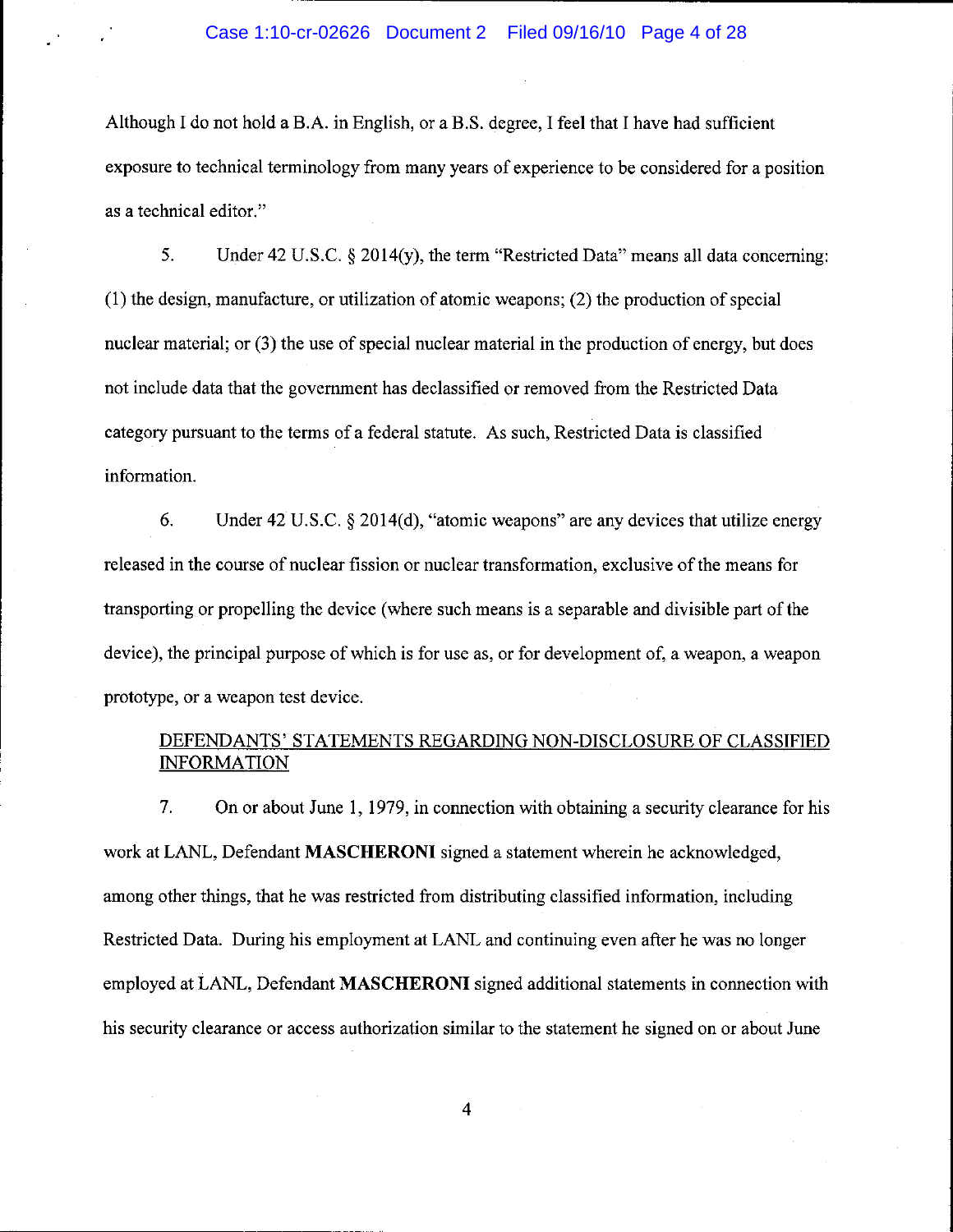1,1979, including on or about September 28,1987, March 31,1988, October 20,1989, and February 8, 1991, wherein he acknowledged that he was not free to share classified information and that penalties attached to unauthorized disclosures.

8. On or about September IS, 1981, in connection with obtaining a security clearance for her work at LANL, Defendant **ROXBY MASCHERONI** signed a statement wherein she acknowledged, among other things, that she was restricted from distributing classified information, including Restricted Data. During her employment at LANL Defendant **ROXBY MASCHERONI** signed additional statements in connection with her security

clearance or access authorization similar to the statement she signed on September IS, 1981, including on or about April 28, 1999, and May 2, 2005, wherein she acknowledged that she was not free to share classified information and that penalties attached to unauthorized disclosures.

# DEFENDANTS' COMMUNICATIONS AND ACTIVITIES CONCERNING DEFENDANT MASCHERONI'S PROGRAM FOR DEVELOPING NUCLEAR WEAPONS FOR VENEZUELA

# March 29-30, 2008, phone calls and meeting

9. On or about March 29,2008, in Santa Fe, New Mexico, Defendant

**MASCHERONI** had a phone conversation with an undercover FBI Agent ("undercover agent") who was portraying a representative of the government of the Bolivarian Republic of Venezuela. The undercover agent told Defendant **MASCHERONI** that his name was Luis Jimenez ("Jimenez"). Defendant **MASCHERONI** and "Jimenez" arranged to meet the next day at a Santa Fe hotel. Defendant **MASCHERONI** told "Jimenez" that he had a Ph.D. and had worked at LANL for approximately 10 years. Defendant **MASCHERONI** told "Jimenez" that he plarmed to visit Venezuela in approximately October, 2008, and that he wanted to give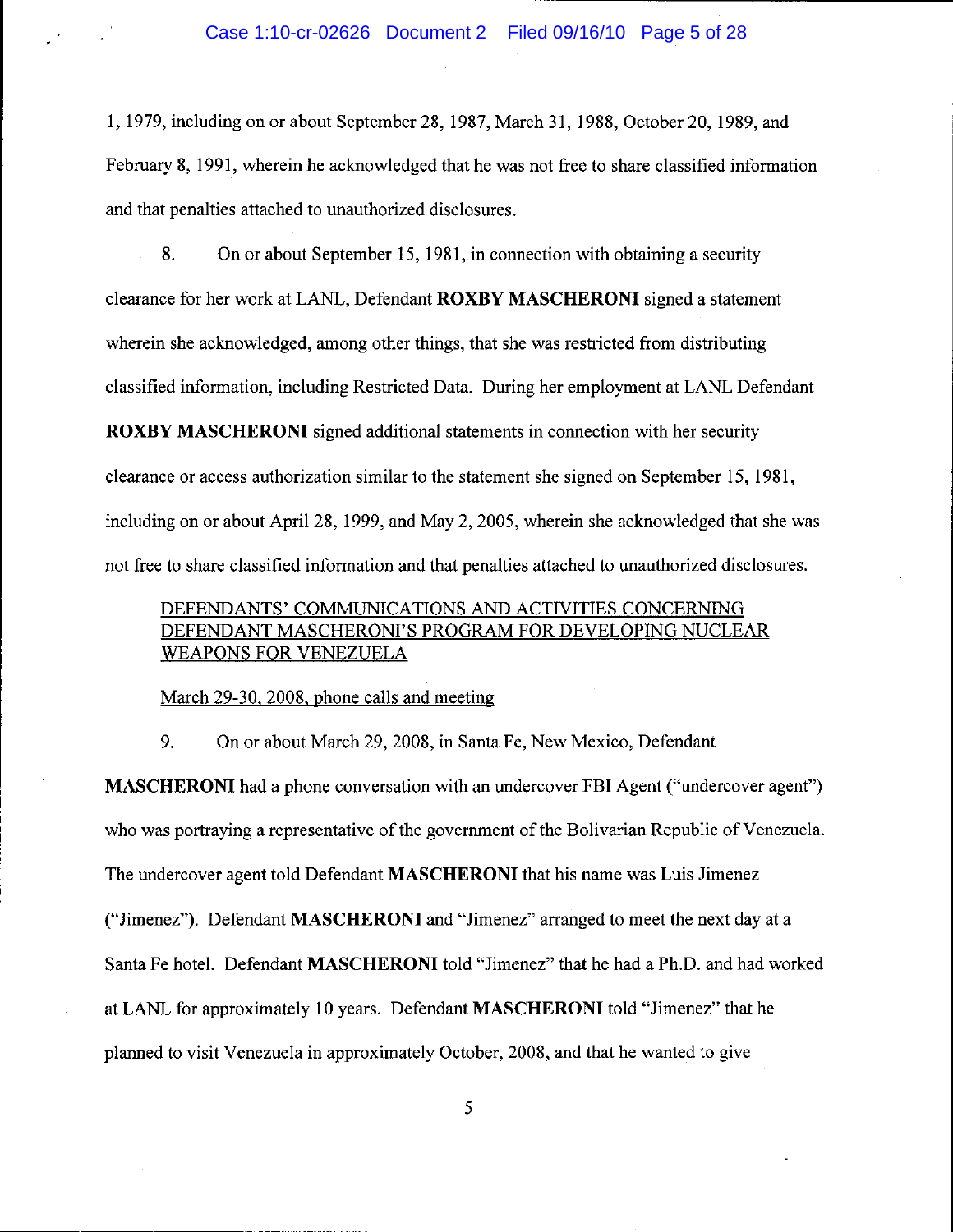presentations to people very close to Venezuela's ministers of energy and defense. Defendant **MASCHERONI** told "Jimenez" that he had seen Hugo Chavez give a presentation on TV that Defendant **MASCHERONI** thought was a good presentation.

10. **On** or about March 29, 2008, Defendant **MASCHERONI** told Defendant **ROXBY MASCHERONI** about his upcoming meeting with "Jimenez," which he characterized as "secret." Defendant **MASCHERONI** told Defendant **ROXBY MASCHERONI** that he was telling her about the meeting because he wanted her to know that everything was going **OK,** he did not want to get kidnaped, and he wanted her to check on him by calling him at 12:30 the next day, which is when he expected to be out of the meeting with "Jimenez." Defendant **ROXBY MASCHERONI** called Defendant **MASCHERONI** shortly after 12:30 the next day, while Defendant **MASCHERONI** was meeting with "Jimenez."

**II.** On or about March 30, 2008, at a hotel in Santa Fe, New Mexico, Defendant **MASCHERONI** met with "Jimenez." At that meeting, among other things:

> (a) Defendant **MASCHERONI** discussed his program for developing nuclear weapons for Venezuela, which included a laser Defendant

**MASCHERONI** described as being capable of blinding satellites;

- (b) Defendant **MASCHERONI** described Venezuela as a country the United States considered a "list nation;"
- (c) Defendant **MASCHERONI** told "Jimenez" that their meeting had to be in absolute confidence and also explained how he would need to be careful about security;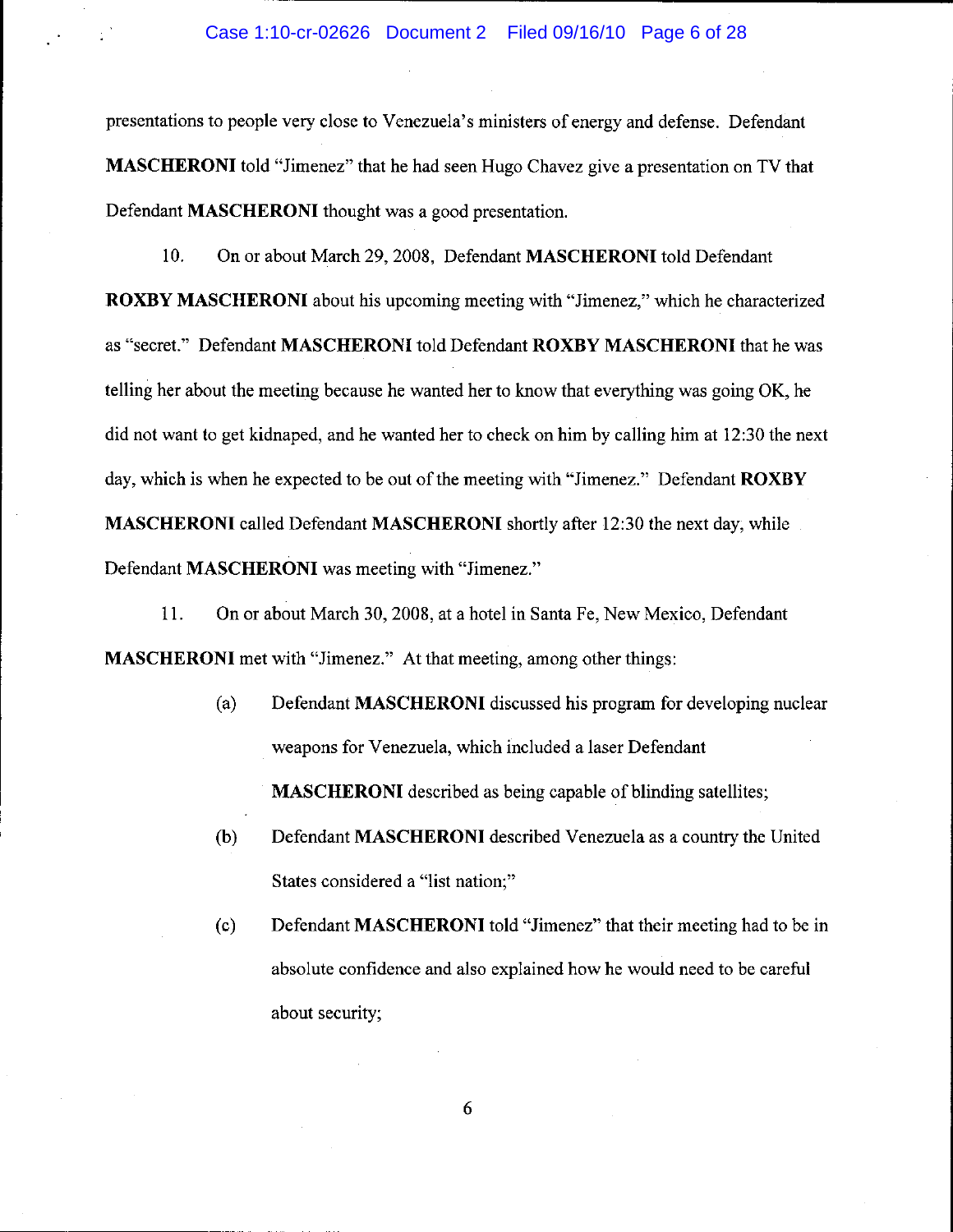- (d) Defendant **MASCHERONI** told "Jimenez" that nuclear weapons were a useful means by which smaller countries could deter larger countries from engaging in conflict and that he, Defendant **MASCHERONI,** could deliver a nuclear bomb in 10 years;
- (e) Defendant **MASCHERONI** also discussed a scenario in which Venezuela could possess 40 missiles with nuclear warheads by the year 2020;
- (f) Defendant **MASCHERONI** further explained how Venezuela would be Latin America's "umbrella," such that Venezuela would inform other countries that if any country outside Latin America attacked a Latin American country, Venezuela would "retaliate with [a] nuclear bomb;"
- (g) Defendant **MASCHERONI** told "Jimenez" that after Venezuela conducted a test of its nuclear weapons, Venezuela could cause an explosion over New York that would result in an electromagnetic pulse ("EMP") that he contended would not kill anybody but would destroy all the electric power in New York;
- (h) Defendant **MASCHERONI** told "Jimenez" that, because he would be able to put Venezuela on the right track from the beginning in regard to building nuclear weapons, Venezuela would be ahead of LANL and the United States;
- (i) Defendant **MASCHERONI** suggested that Venezuela might seek to obtain "a high explosive package" from Iran;
- U) Defendant **MASCHERONI** discussed how in his program Venezuela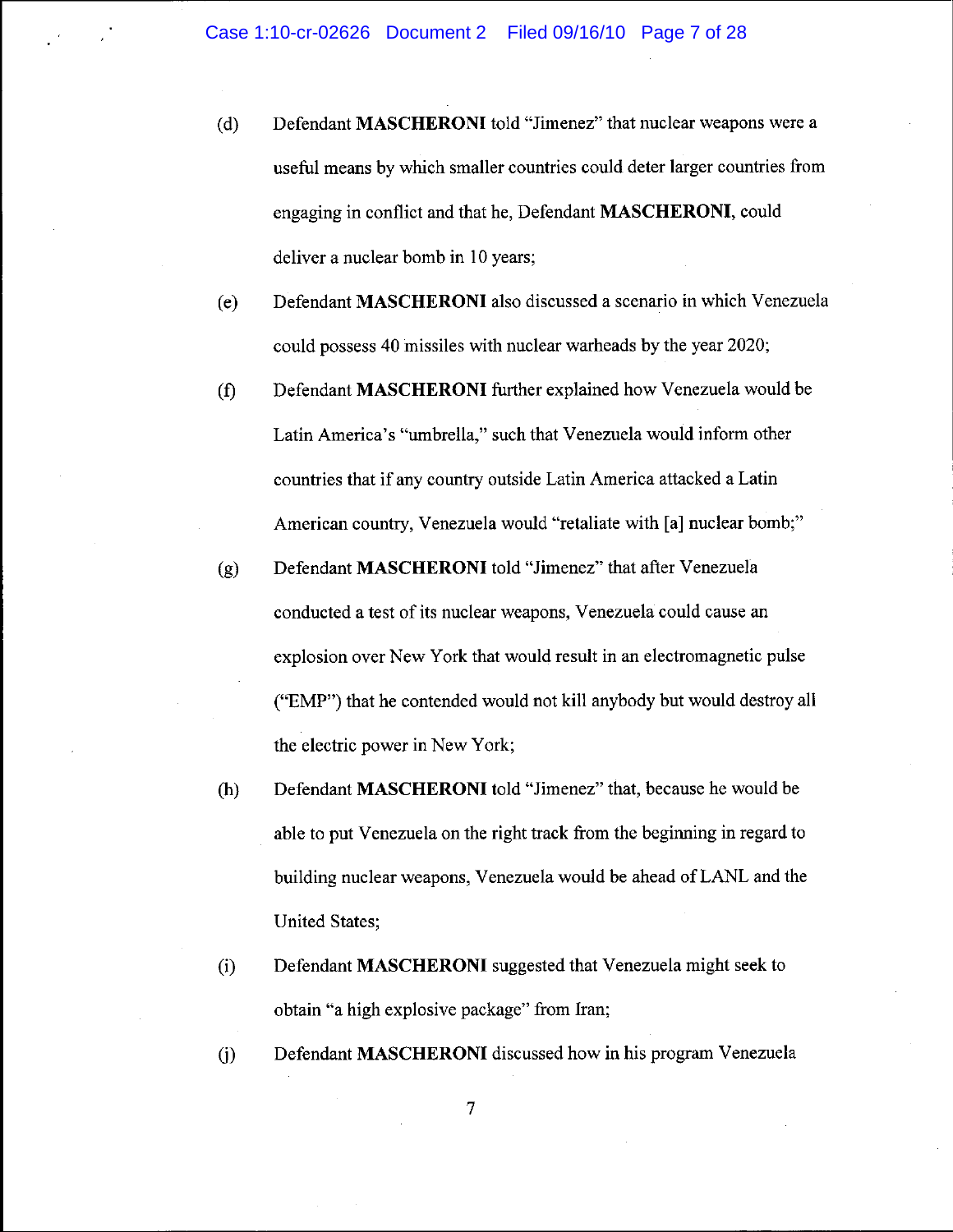would build and test nuclear bombs in secret and would have two nuclear reactors -- one open, above ground reactor used for producing nuclear energy and the other, a secret underground nuclear reactor used for producing and emiching plutonium. In his program, Venezuela would build an above-ground micro-fusion facility for developing energy, and an underground micro-fission facility where Venezuela would conduct undetectable tests of "micro bombs;"

- (k) Defendant **MASCHERONI** informed "Jimenez" that Defendant **MASCHERONI** and the Department of Energy were "enemies;"
- (I) Defendant **MASCHERONI** told "Jimenez" that, without a "Q" clearance, even individuals in the Department of Defense are prohibited by the Atomic Energy Act of 1954 from knowing how nuclear weapons work; and
- (m) Defendant **MASCHERONI** told "Jimenez" that he had become a citizen of the United States in 1972 and asked "Jimenez" ifhe, Defendant **MASCHERONI,** could obtain Venezuelan citizenship.

March 31. 2008 meeting

12. On or about March 31, 2008, in Santa Fe, New Mexico, Defendant

**MASCHERONI** again met with "Jimenez" to discuss further Defendant **MASCHERONl's**  nuclear weapons development program for Venezuela. This meeting took place at the same hotel where the March 30, 2008, meeting had taken place. During the meeting that took place with "Jimenez" on or about March 31, 2008, among other things: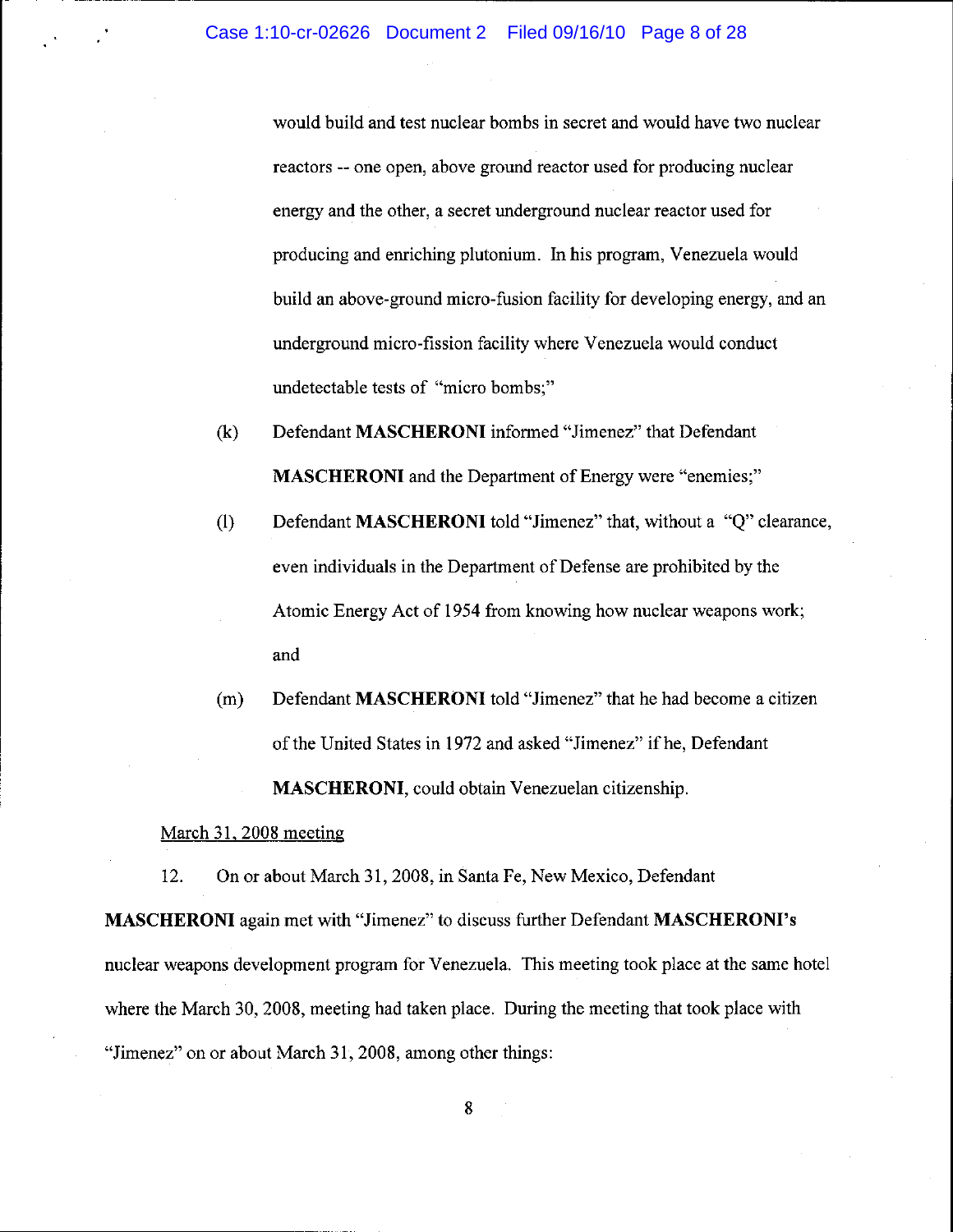- (a) Defendant **MASCHERONI** told "Jimenez" that all of their conversations were "classified;"
- (b) Defendant **MASCHERONI** asked "Jimenez" whether he was "like a CIA guy for Venezuela." "Jimenez" told Defendant **MASCHERONI** that they should "leave it at 'intelligence;"
- (c) Defendant **MASCHERONI** reiterated to "Jimenez" that Venezuela should have 40 warheads and 40 missiles;
- (d) Defendant **MASCHERONI** told "Jimenez" that a map of targets would be needed **in** case there was a war;
- (e) Defendant **MASCHERONI** told "Jimenez" that they were going to have a "cover up strategy;"
- (f) Defendant **MASCHERONI** told "Jimenez" about his "university strategy." To provide Defendant **MASCHERONl's** nuclear weapons development program with cover, the "university strategy" consisted of involving a United States university and a Venezuelan university in unclassified energy research;
- (g) Defendant **MASCHERONI** told "Jimenez" that he expected to have two salaries -- one from a Venezuelan university where he would be a professor and another for his classified work on Venezuela's nuclear weapons development program; and
- (h) Defendant **MASCHERONI** told "Jimenez" that in the future, "Jimenez"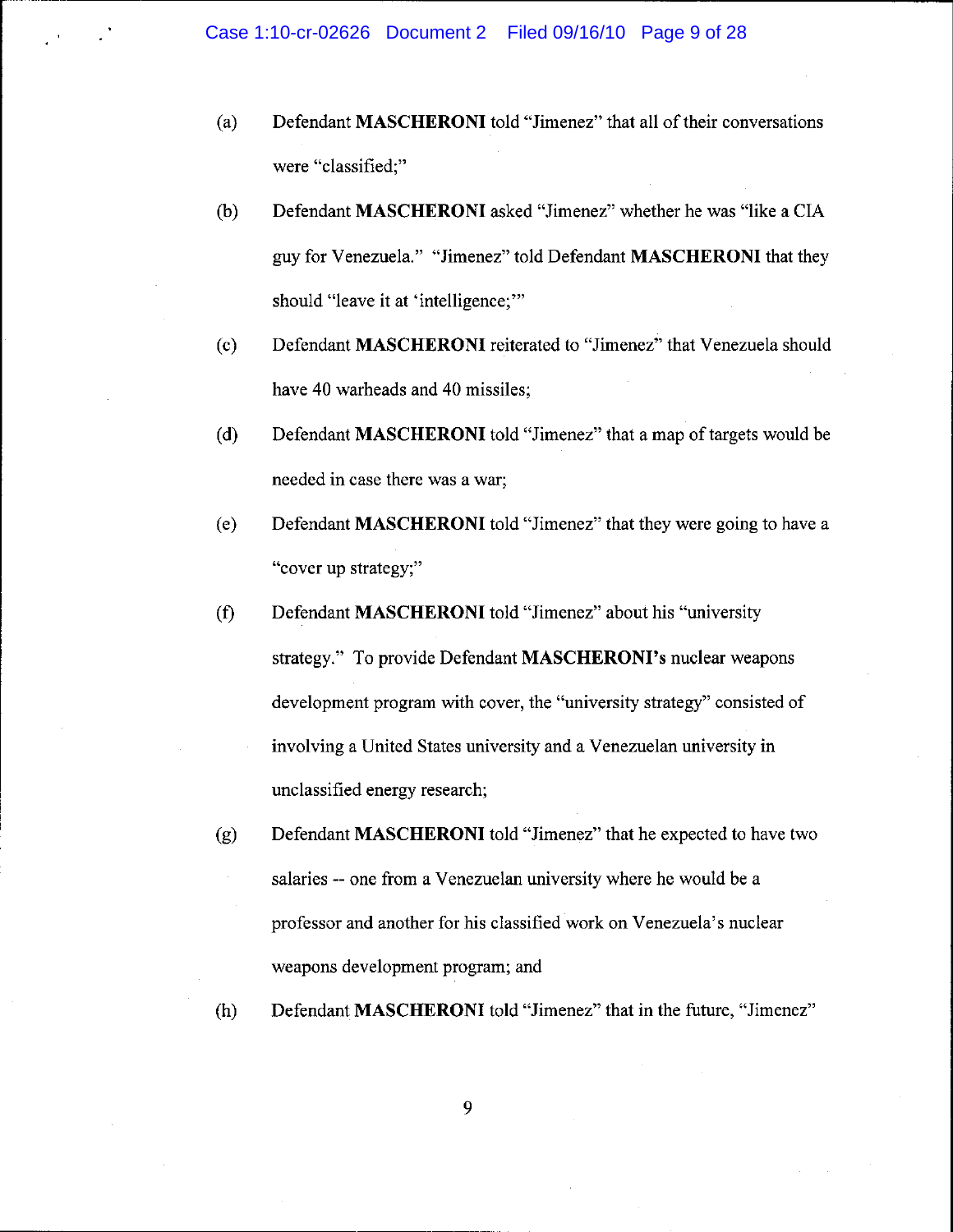should address Defendant **MASCHERONI** as "Luke." Defendant **MASCHERONI** also told "Jimenez" that he was going to set up an email account that he would use only to communicate with "Jimenez." The email account Defendant **MASCHERONI** set up for this purpose was "Luke0735@aol.com." On several occasions, Defendant **MASCHERONI** and "Jimenez" communicated using the "Luke0735@aol.com" email account.

13. Following the March 31,2008, meeting, and continuing through on or about October, 2009, Defendant **MASCHERONI** and "Jimenez" communicated via telephone, email (utilizing Defendant **MASCHERONl's** "Luke0735@aol.com" account), another face-to-face meeting, and by leaving material for each other to retrieve at a specified location ("dead drops").

May 23, 2008 dead drop

14. On or about May 23,2008, Defendant **MASCHERONI** delivered an envelope that contained a compact disk to a Post Office Box in Albuquerque, New Mexico for "Jimenez" to pick up ("dead drop  $#1$ ").

15. The FBI had obtained the Post Office Box that Defendant **MASCHERONI** used for dead drop  $#1$ . "Jimenez" had mailed the key to the Post Office Box to Defendant **MASCHERONI** and Defendant **MASCHERONI** and "Jimenez" had agreed to the details of dead drop #1 in an exchange of emails prior to Defendant **MASCHERONI's** delivery. The envelope that Defendant **MASCHERONI** delivered was addressed to "Jimenez" and the "from" section of the envelope contained the name "Luke."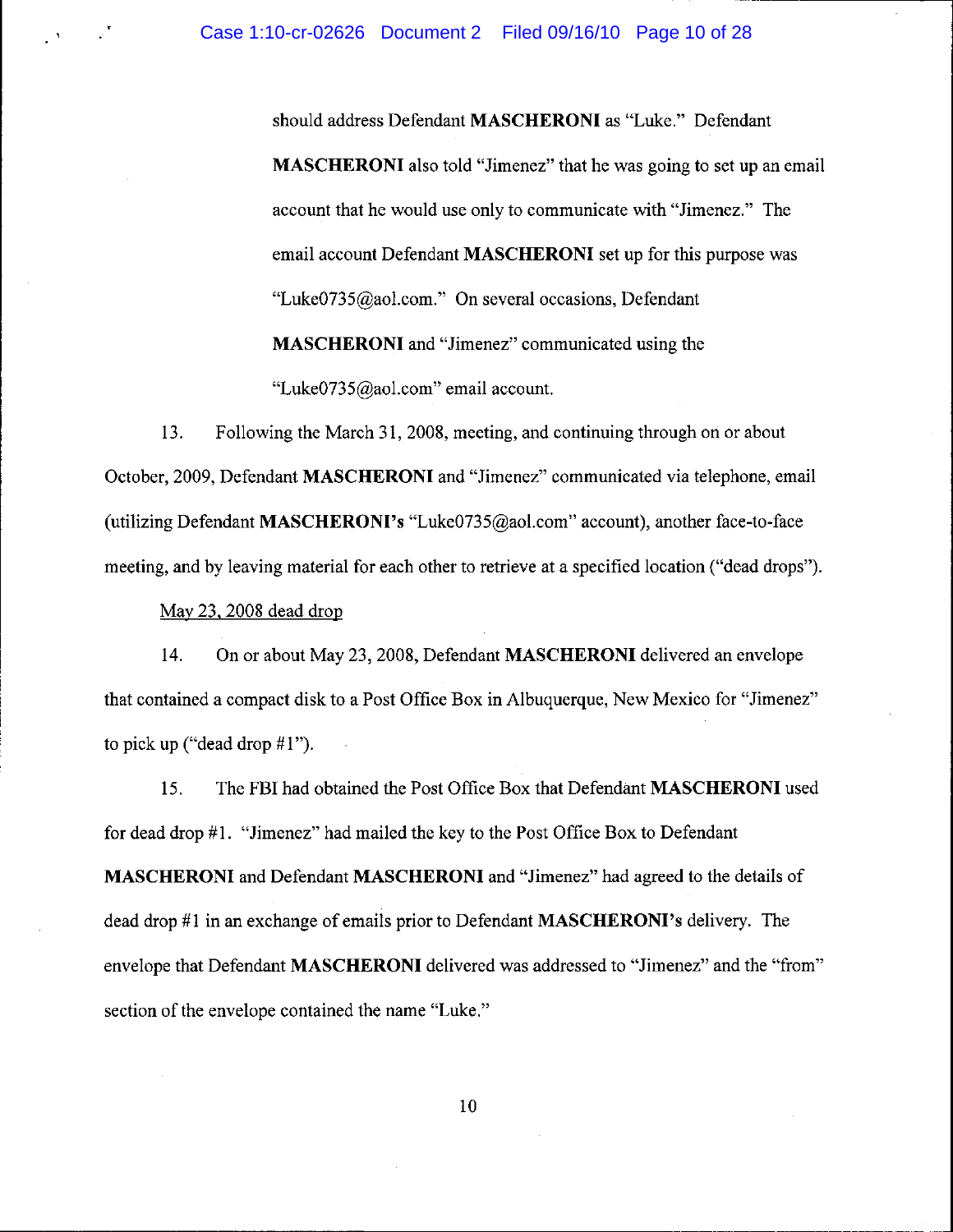## Case 1:10-cr-02626 Document 2 Filed 09/16/10 Page 11 of 28

16. Defendant **ROXBY MASCHERONI** accompanied Defendant **MASCHERONI**  to and from dead drop  $#1$ .

#### November 11. 2008. dead drop

17. On or about July 23,2008, "Jimenez" sent Defendant **MASCHERONI** an email which "Jimenez" addressed to "Luke0735@aol.com" in which "Jimenez" provided Defendant **MASCHERONI** with a list of approximately 12 questions that were purportedly from Venezuelan military and scientific personnel.

18. **On** or about August 6, 2008, Defendant **MASCHERONI** told Defendant **ROXBY MASCHERONI** that she had a lot of editing to do, and that "real money" was involved.

19. On or about November 11,2008, Defendant **MASCHERONI** delivered a document and information that involved and incorporated Restricted Data to the same Post Office Box where dead drop #1 had occurred. In the November 11,2008, dead drop ("dead drop #2") Defendant **MASCHERONI** left an envelope that contained a compact disk in the Post Office Box for "Jimenez" to pick up. The envelope was addressed to "Jimenez." On the disk was a document that Defendant **MASCHERONI** had written and that Defendant **ROXBY MASCHERONI** had edited, which included, among other things, Defendant **MASCHERONl's**  answers to the questions he received on July 23, 2008, with a cover page that read, "A Deterrence Program for VA by Luke November 11,2008." Defendant **MASCHERONI** had encoded the approximately 132-page document. "V A" was the code Defendant **MASCHERONI** used with "Jimenez" to stand for the word "Venezuela." The Department of Energy has confirmed that the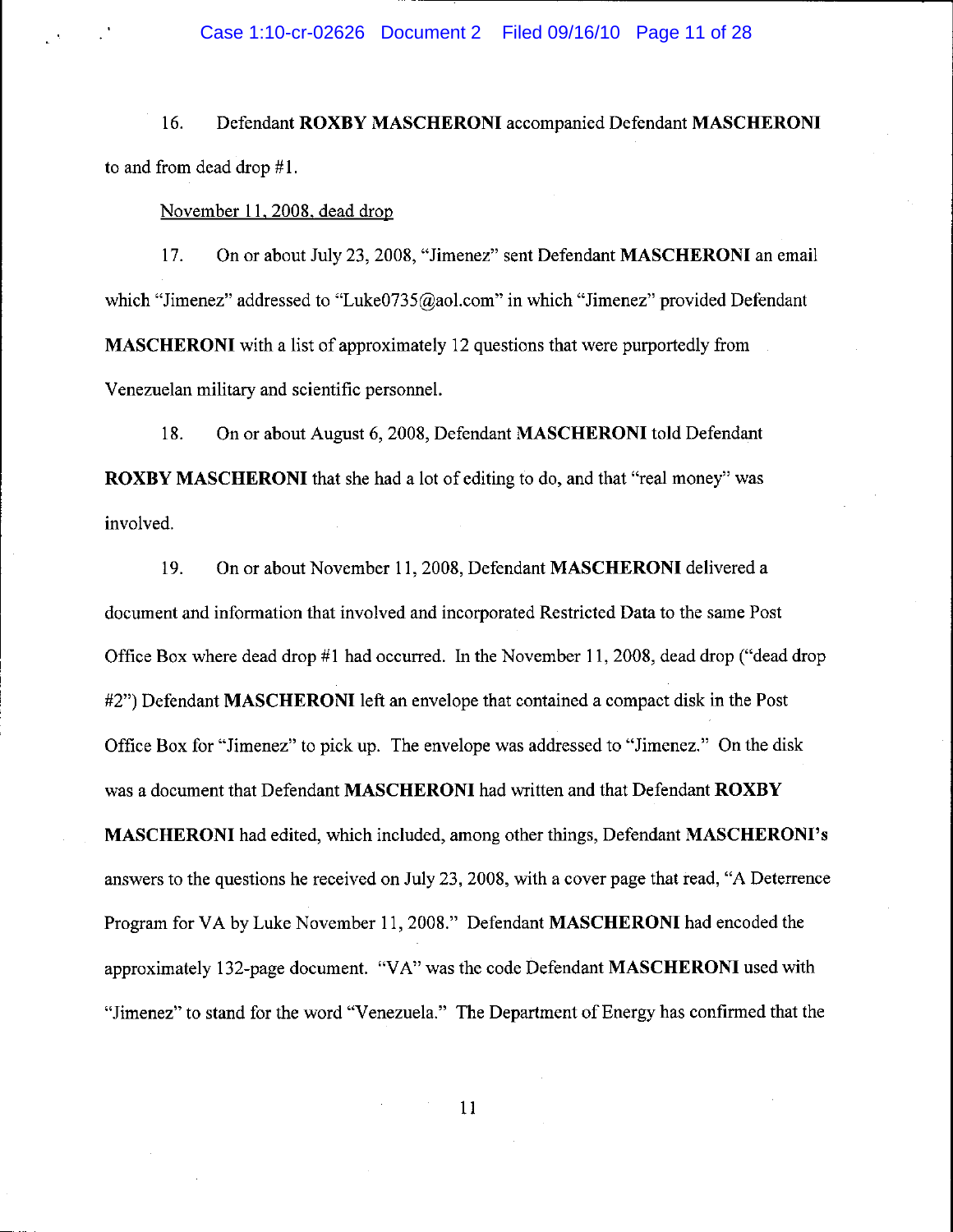document and information Defendant **MASCHERONI** provided included Restricted Data.

20. Defendant **ROXBY MASCHERONI** edited the document Defendant

**MASCHERONI** delivered in dead drop #2 using a laptop computer that LANL had assigned to her.

21. Defendant **ROXBY MASCHERONI** drove Defendant **MASCHERONI** to and from dead drop #2.

22. **On** or about November 13, 2008, Defendant **MASCHERONI,** using the "Luke0735@aol.com" email account Defendant **MASCHERONI** set up to communicate with "Jimenez," emailed to "Jimenez" the "key" to decipher the code Defendant **MASCHERONI**  used in the document he had entitled "A Deterrence Program for VA." The code was of the search and replace variety. For example, every "NU" in the document was to be replaced by the word "nuclear," every "AS" in the document was to be replaced by the word "weapon," and every "SP" in the document was to be replaced by the word "stockpile."

23. The document entitled, in its decoded form, "A Deterrence Program for Venezuela," included what Defendant **MASCHERONI** called the program's "mission," that is, the development of a modern nuclear warhead without detectable nuclear testing. The document laid out Defendant **MASCHERONl's** nuclear weapons development program for Venezuela and how the program's mission was to be achieved. Defendant **MASCHERONI** wrote that part of the program's mission would be achieved by Venezuela developing a primary/atomic bomb, which he wrote could initially provide the total explosive power of the program's warhead. Defendant **MASCHERONI** had a 10-year "accelerated" program and a longer, 20-year option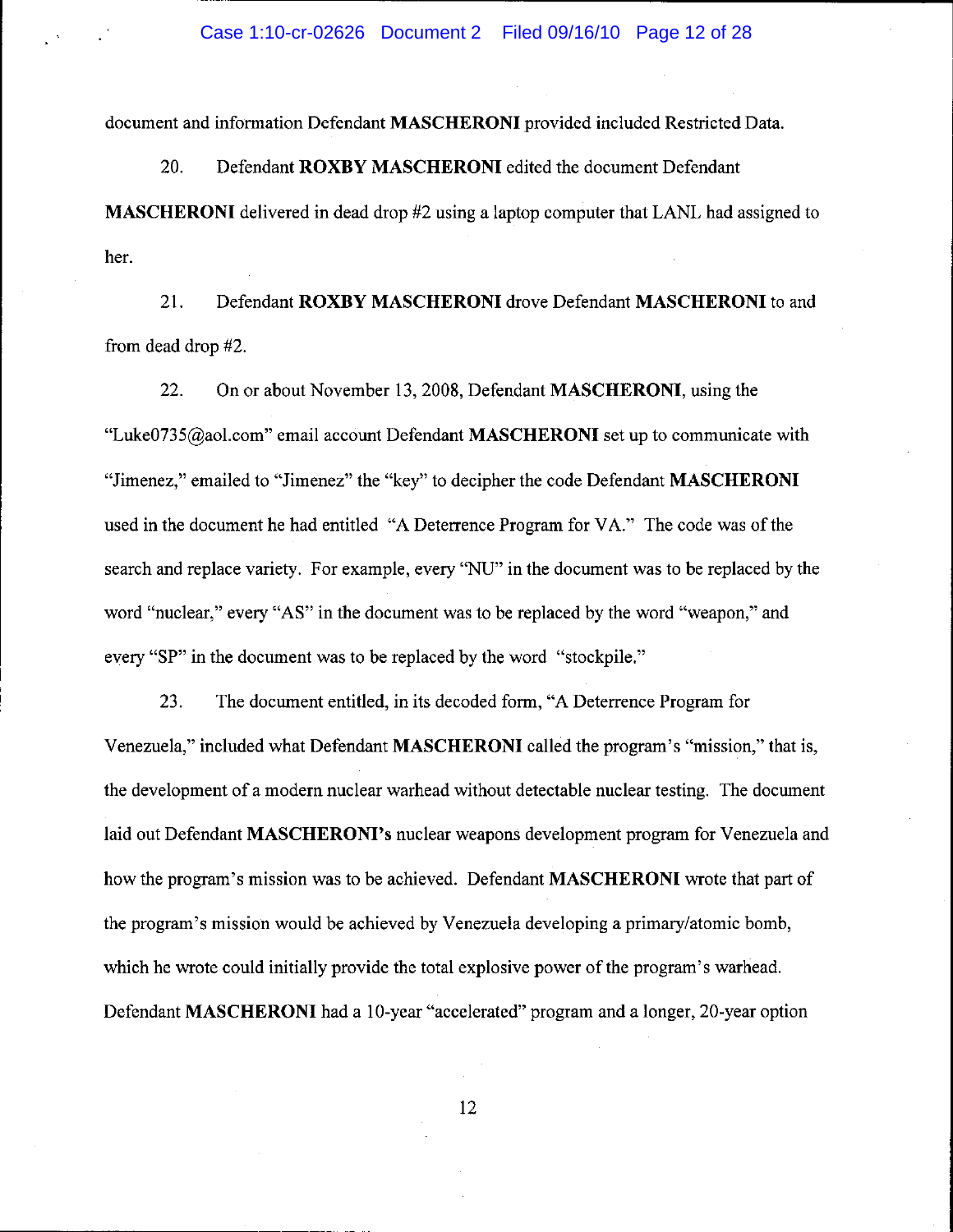for achieving the program's mission. In the document, among other things:

- (a) Defendant **MASCHERONI** wrote that his program for Venezuela should be based on the destruction of selected targets, including what Defendant **MASCHERONI** referred to as "enemy centers" that would need to be destroyed in case of an invasion against Venezuela. According to Defendant **MASCHERONI,** the United States would need to invade or control Venezuela within 10 to 20 years to control Venezuela's oil. Included in his description of enemy centers were airports, ports, roads, government centers, missile silos, and submarine and military bases;
- (b) Defendant **MASCHERONI** wrote, in its decoded form, that "security, intelligence, and counterintelligence must be excellent" due to concerns about reported CIA information-gathering methods. Defendant **MASCHERONI** also wrote that "[s]ecurity must be optimum and designed to defeat foreign intelligence, i.e., secret U.S. operations;"
- (c) Defendant **MASCHERONI** elaborated on what he had earlier referred to as his "university strategy," wherein legitimate research (including the building of a powerful laser) would, unbeknownst to most of the researchers, act as a "shield" to protect the secret components of Defendant **MASCHERONl's** nuclear weapons development program;
- (d) Defendant **MASCHERONI** also wrote about his conception of "global security." In its decoded form, Defendant **MASCHERONI** wrote that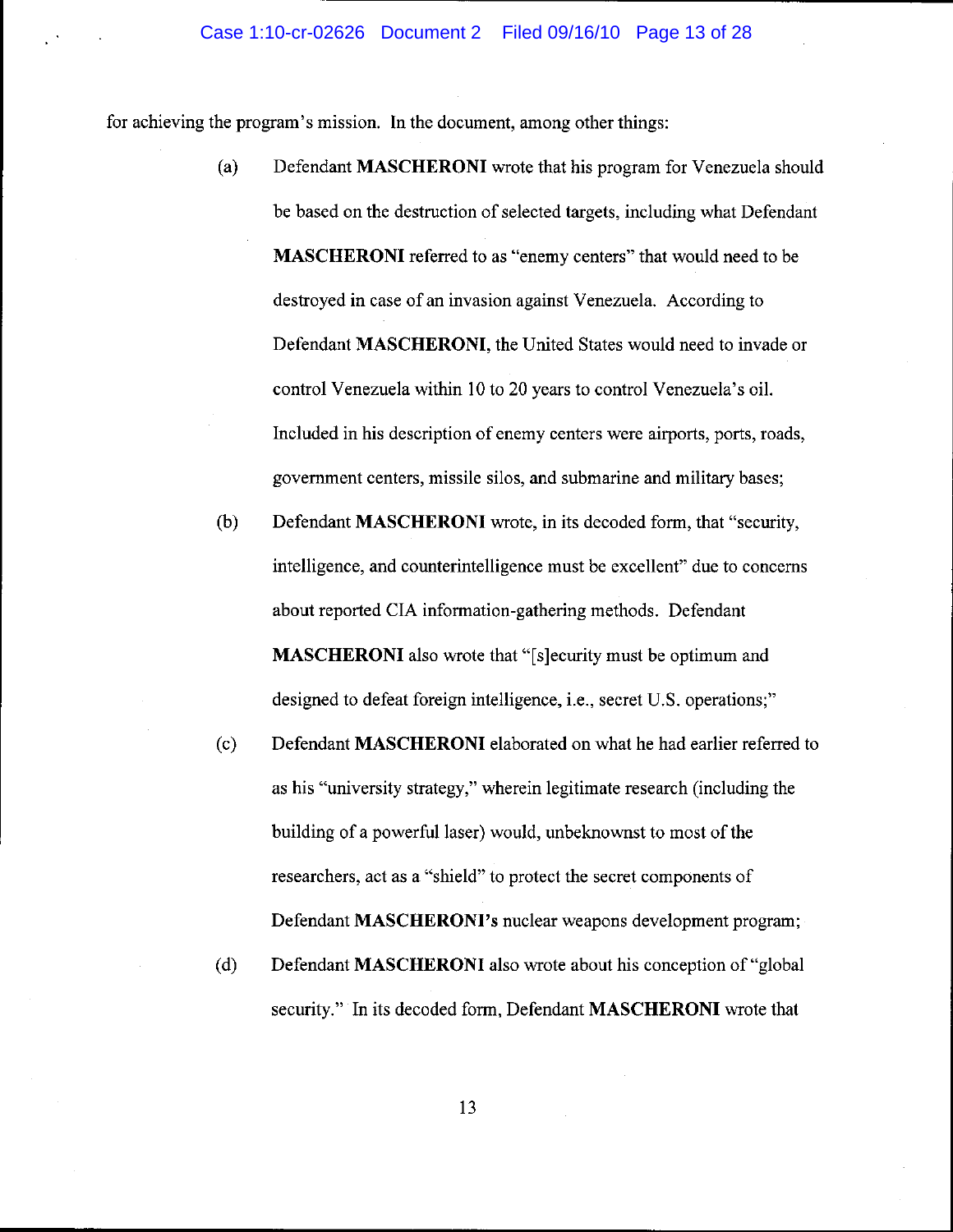"[0 lil-producing [n lations that acquire nuclear deterrence increase global security," and that "by nuclear deterring a likely act of aggression, Venezuela would make a strong contribution to global security." Defendant **MASCHERONI** wrote, "A deterrence against the U.S. based on conventional weapons is highly inadequate." Defendant

**MASCHERONI** reiterated, "Venezuela cannot develop deterrence against a U.S. invasion using conventional weapons and that the only option for Venezuela is to develop nuclear deterrence." Defendant **MASCHERONI**  also wrote, "After the mission has been achieved, Venezuela would show the world that [itl is a mature nuclear power able to deter a superpower." According to Defendant **MASCHERONI,** "What we do when we are in Venezuela, ... is our business, not that of the U.S. government;" and

(e) Defendant **MASCHERONI** stated that the information he provided to Venezuela was worth millions of dollars. Defendant **MASCHERONI**  charged \$793,000 for producing the document. He wrote that his fee was based on his having worked on the document for 396.5 hours between July 27,2008, and November 11, 2008, at a rate of \$2,000 per hour.

### June 28, 2009. dead drop

24. During a phone conversation that took place with Defendant **MASCHERONI** on or about May 7, 2009, Defendant **ROXBY MASCHERONI** verbally edited part of an email Defendant **MASCHERONI** was going to send to "Jimenez."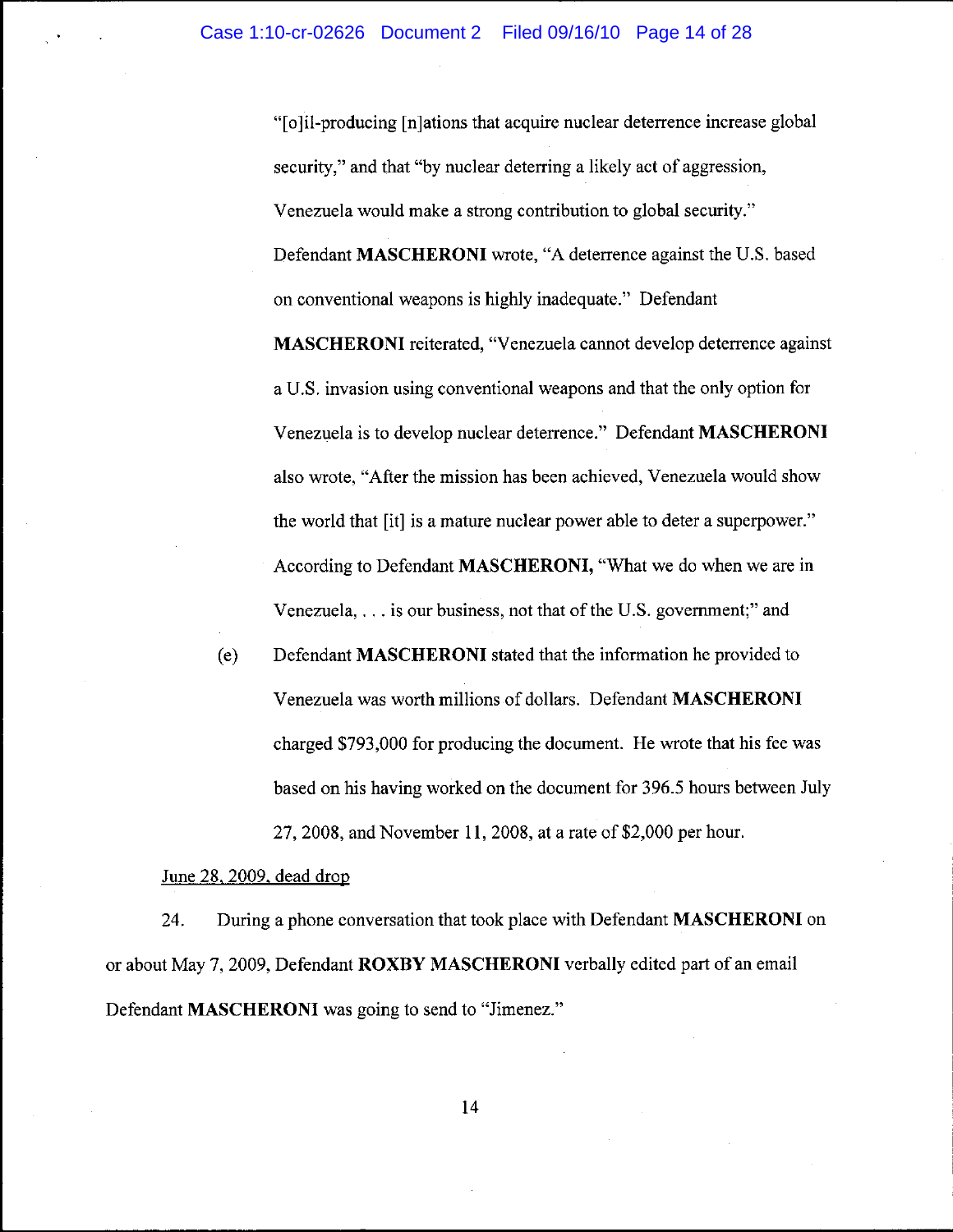25. On or about June 28, 2009, Defendant **MASCHERONI** retrieved from the same Post Office Box where dead drops ##1 and 2 had occurred, a list of approximately 21 questions that were purportedly from Venezuelan military and scientific personnel, as well as \$20,000 in \$100 bills ("dead drop #3"). Accompanying the questions and cash was a cover letter from "Jimenez" that explained that the \$20,000 was the first installment payment on the fee Defendant **MASCHERONI** had charged for preparing his November **11,2008,** document "on developing nuclear weapons for VA." The letter, questions, and cash were in an envelope marked "Luke."

26. Defendant **ROXBY MASCHERONI** accompanied Defendant **MASCHERONI**  to, and drove Defendant **MASCHERONI** from, the Post Office for dead drop #3.

27. On the way to dead drop #3, Defendant **MASCHERONI** told Defendant **ROXBY MASCHERONI** that what he was doing was very dangerous, that he was doing it for money, and that he was not an American anymore.

### July **14,2009,** dead drop

28, On or about July 8, 2009, Defendant **MASCHERONI,** using the email address "Luke0735@aol.com," sent an email to "Jimenez" wherein he informed "Jimenez" that on July **14,2009,** between 2:00 p.m. and 3:00 p.m, he would deliver his answers to the questions he had received on June 28, 2009, to the Post Office Box.

29. On or about July **14,** 2009, at approximately 2:15 p.m., Defendant **MASCHERONI** delivered a document and information that involved and incorporated Restricted Data to the same Post Office Box where dead drops ##1-3 had occurred. In the July **14,2009,** dead drop ("dead drop #4") Defendant **MASCHERONI** left an envelope that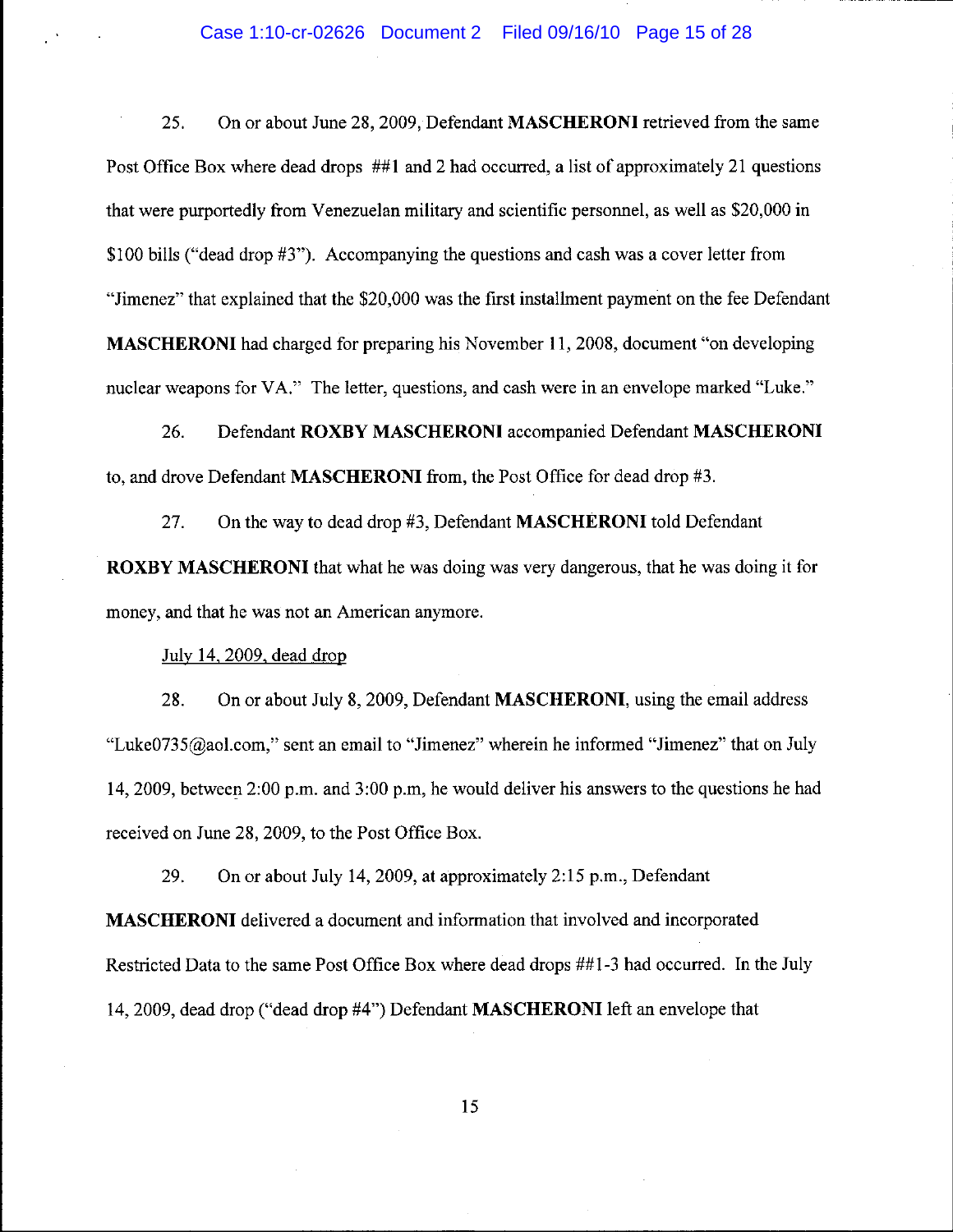## Case 1:10-cr-02626 Document 2 Filed 09/16/10 Page 16 of 28

contained a compact disk in the Post Office Box for "Jimenez" to pick up. In the corner of the envelope was written "Luke," and towards the center of the envelope was written "Jimenez." On the disk was a document wherein Defendant **MASCHERONI** answered the questions he had retrieved in dead drop #3. That document, which Defendant **ROXBY MASCHERONI** had edited, consisted of approximately 39 pages and provided additional information concerning Defendant **MASCHERONl's** nuclear weapons development program for Venezuela. The Department of Energy has confirmed that the document and information Defendant **MASCHERONI** provided included Restricted Data. A letter Defendant **MASCHERONI** had written to "Jimenez" and Venezuelan officials that had been edited by Defendant **ROXBY MASCHERONI** was also on the disk. Defendant **MASCHERONI** had again encoded both his letter and his answers, using the same code he had used in his November 11, 2008, document.

30. One page of a draft version ofthe letter Defendant **ROXBY MASCHERONI**  edited included the following quote, repeated from "Jimenez'" letter to Defendant **MASCHERONI:** "I hope you are pleased with the \$20,000, which represents the first installment from VA to pay the fee you have charged us for preparing your November 11, 2008 paper on developing nuclear weapons for VA." That same page also included references to "atomic bombs," "nuclear primaries," "secondaries/warheads," "nuclear weapons," and "developing nuclear deterrence for VA without detectable testing." Between the words "nuclear" and "primaries" the handwritten word "weapons" was inserted.

31. In some of his July 14,2009, answers, Defendant **MASCHERONI** reiterated that the information he had provided to "Jimenez" was classified and that the source of the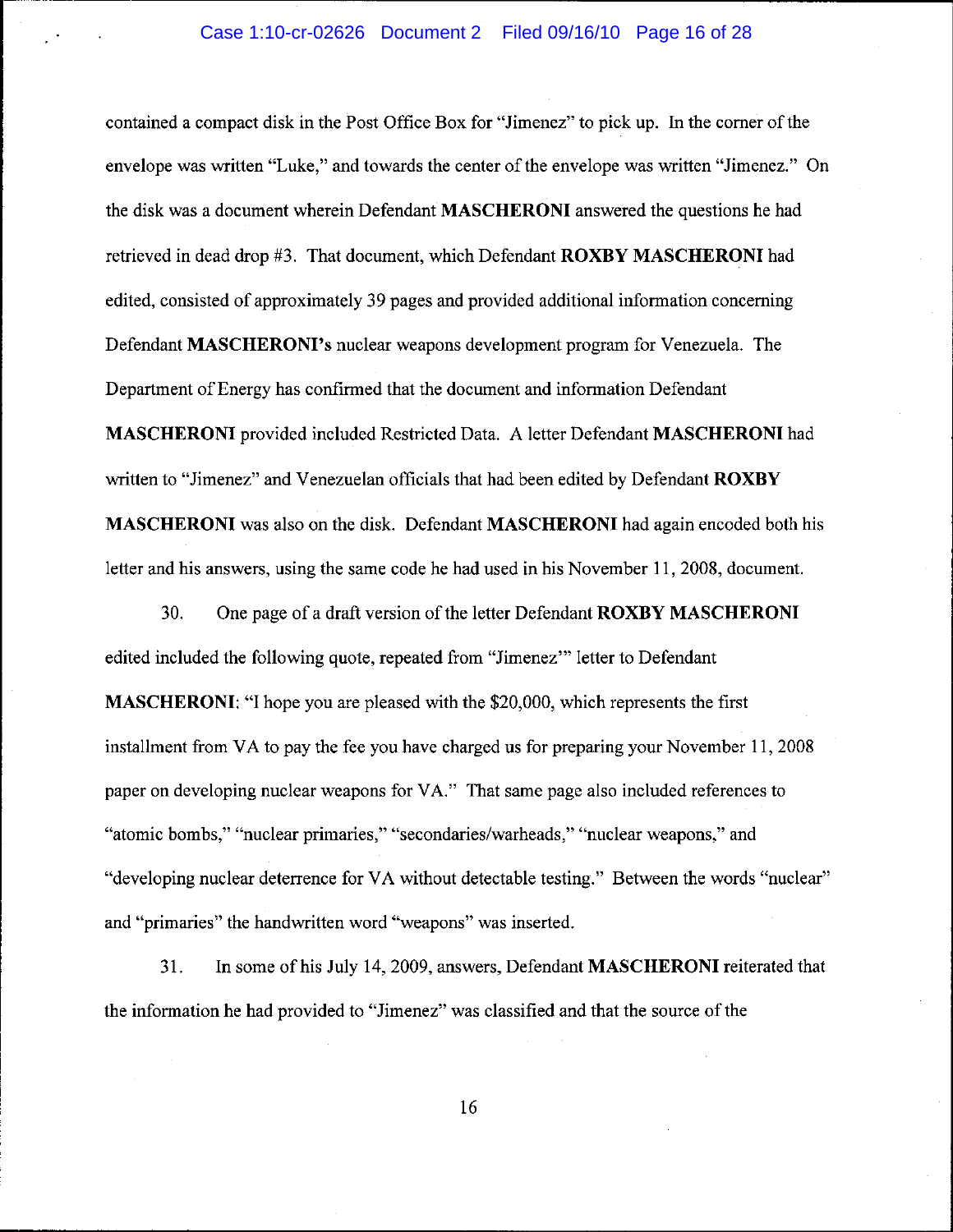information was his knowledge of U.S. nuclear tests about which he learned while he was working at LANL, including from his participation in the Weapons Working Group, his knowledge of weapons science and technology upon which he improved while he was working at LANL, and classified and other discussions with fonner colleagues. Defendant **MASCHERONI**  also answered that he was the only source from which Venezuela could obtain accurate and reliable information about a specific classified program on which he had worked while at LANL and about which he had provided infonnation to "Jimenez." Defendant **MASCHERONI** also wrote, "Just in case our relationship/alliance does not work ... I state that my paper is based on open infonnation found in the Internet **--** while in reality it is founded in my knowledge."

### July 20, 2009, dead drop

32. On or about July 20, 2009, Defendant **MASCHERONI** retrieved from the same Post Office Box where the previous dead drops had occurred, an envelope addressed to "Luke" that contained a bank statement and a cover letter addressed to "Luke" ("dead drop #5"). The bank account was in the name of an entity that the FBI had created. **In** the cover letter, "Jimenez" informed Defendant MASCHERONI that the bank statement, which was from a bank in St. Croix, U.S. Virgin Islands and reflected an account balance of \$435,255.25, represented another installment payment of the fee Defendant **MASCHERONI** had charged for preparing his November 11, 2008, document. "Jimenez" infonned Defendant **MASCHERONI**  that he was waiting for Defendant **MASCHERONI** to provide him with Defendant MASCHERONI's overseas bank account information so that transfers of the money to Defendant **MASCHERONI** could begin.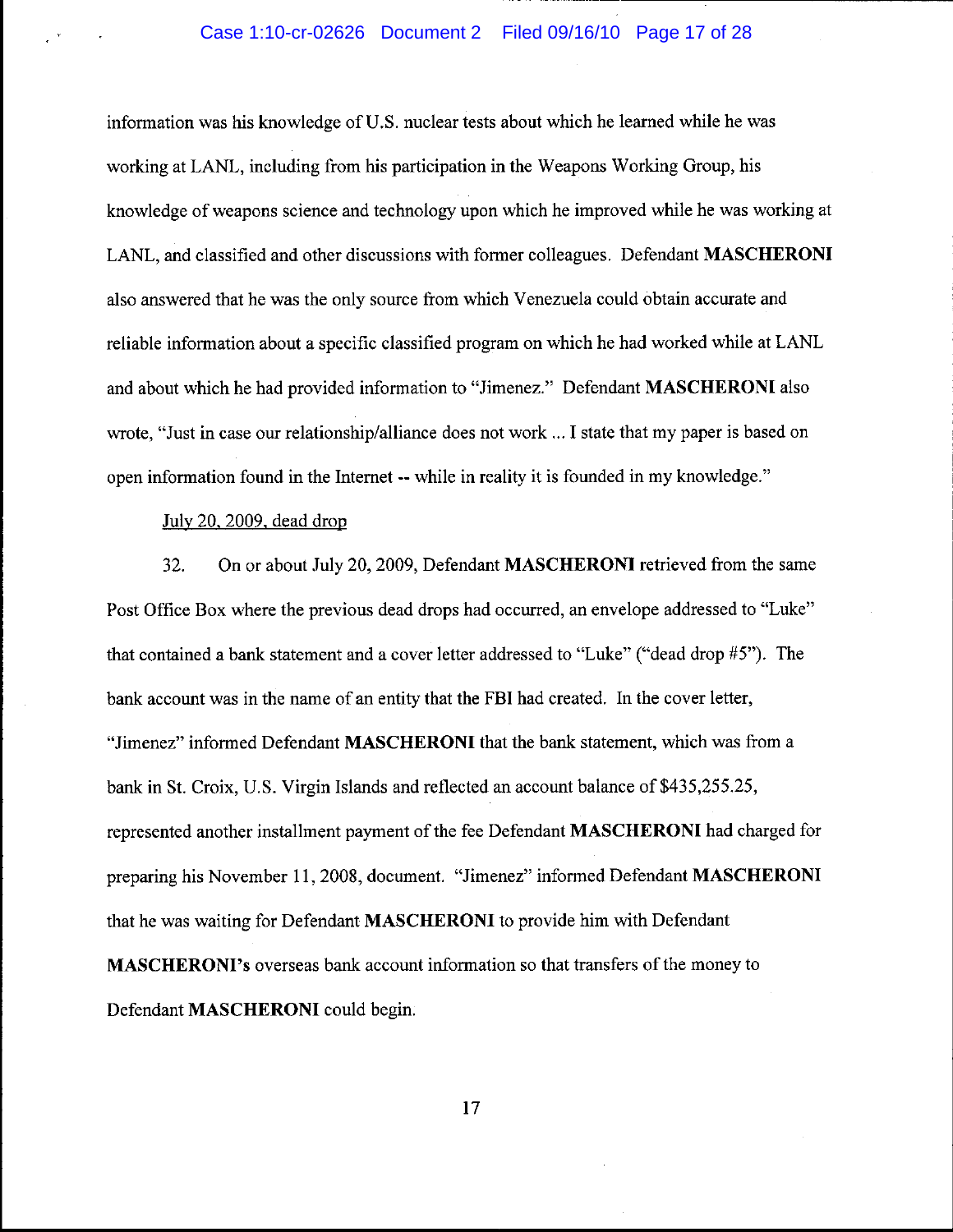33. After Defendant **MASCHERONI** picked Defendant **ROXBY MASCHERONI**  up from the airport on July 20, 2009, Defendant **ROXBY MASCHERONI** accompanied Defendant **MASCHERONI** to and from the site of dead drop #5.

## August 15.2009. meeting

34. **On** or about August 15,2009, Defendant **MASCHERONI** met "Jimenez" at a Hyatt Regency resort in New Mexico ("resort meeting"). During that meeting, Defendant **MASCHERONI** discussed his nuclear weapons development program for Venezuela and answered questions that "Jimenez" told him were part of the process for Defendant **MASCHERONI** to obtain a Venezuelan security clearance so that he could meet with Venezuelan officials. Defendant **ROXBY MASCHERONI,** who had planned to be in Idaho from August 13, 2009, until August 19,2009, changed her plans and joined the meeting for approximately one hour. Also during the resort meeting, among other things:

- (a) Defendant **MASCHERONI** told "Jimenez" that he had traveled to the Venezuelan embassy in Washington, DC in late September of 2007, and that he had spoken with, and emailed, embassy personnel. Defendant **MASCHERONI** said that he told embassy personnel that he was "an expert in nuclear weapons;"
- (b) Defendant **MASCHERONI** told "Jimenez" that Defendant **MASCHERONI** "beat" the U.S. security system;
- (c) in the context of discussing a hearing in front of Congress that Defendant **MASCHERONI** was seeking in 2007, and having seen Venezuelan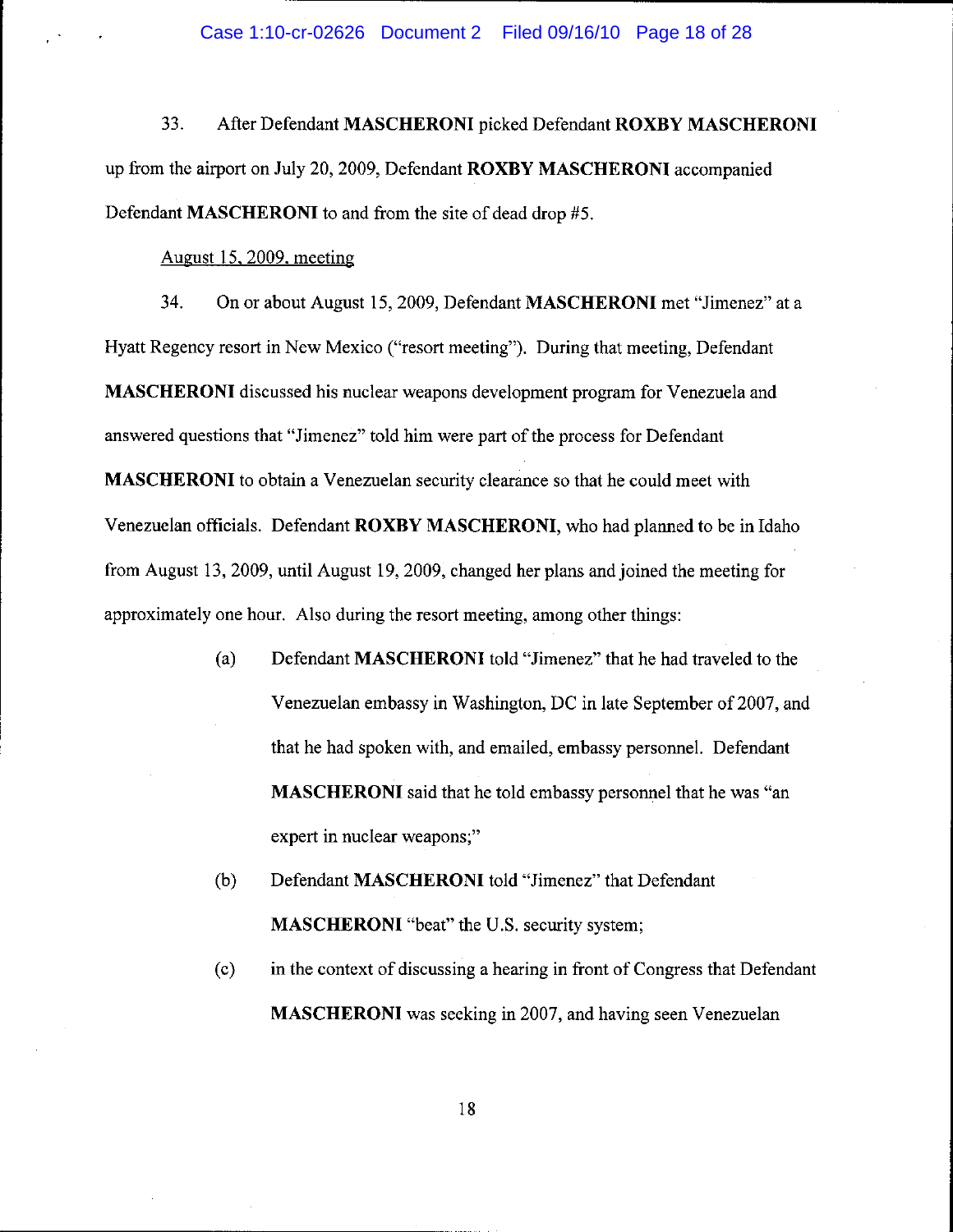President Hugo Chavez on TV, Defendant **MASCHERONI** said to "Jimenez," "in my mind I said, here we have something in common. If those guys, the American government, doesn't give me this, you know, I, I, the American government is going to be my enemy really;"

- (d) Defendant **MASCHERONI** told "Jimenez" that the scientists who would be working in the United States on the unclassified energy portion of his program would not know about "the group that will produce a bomb" because the scientists were very patriotic and "as soon as they know, the CIA and everything just come after us;"
- (e) Defendant **MASCHERONI** told "Jimenez" that he was going to go to the Argentine consulate in Houston, Texas on September 1,2009, to obtain an Argentine passport; and
- (f) when Defendant **ROXBY MASCHERONI** was present, nuclear weapons were not discussed. Defendant **ROXBY MASCHERONI** told "Jimenez" that she was a writer and an editor but when asked whether she edited Defendant **MASCHERONl's** work, Defendant **ROXBY MASCHERONI** responded, "Let's go back and erase all this."

35. The day after the resort meeting, Defendant **MASCHERONI** told Defendant **ROXBY MASCHERONI** that she needed to learn to lie and say that she did not edit his work.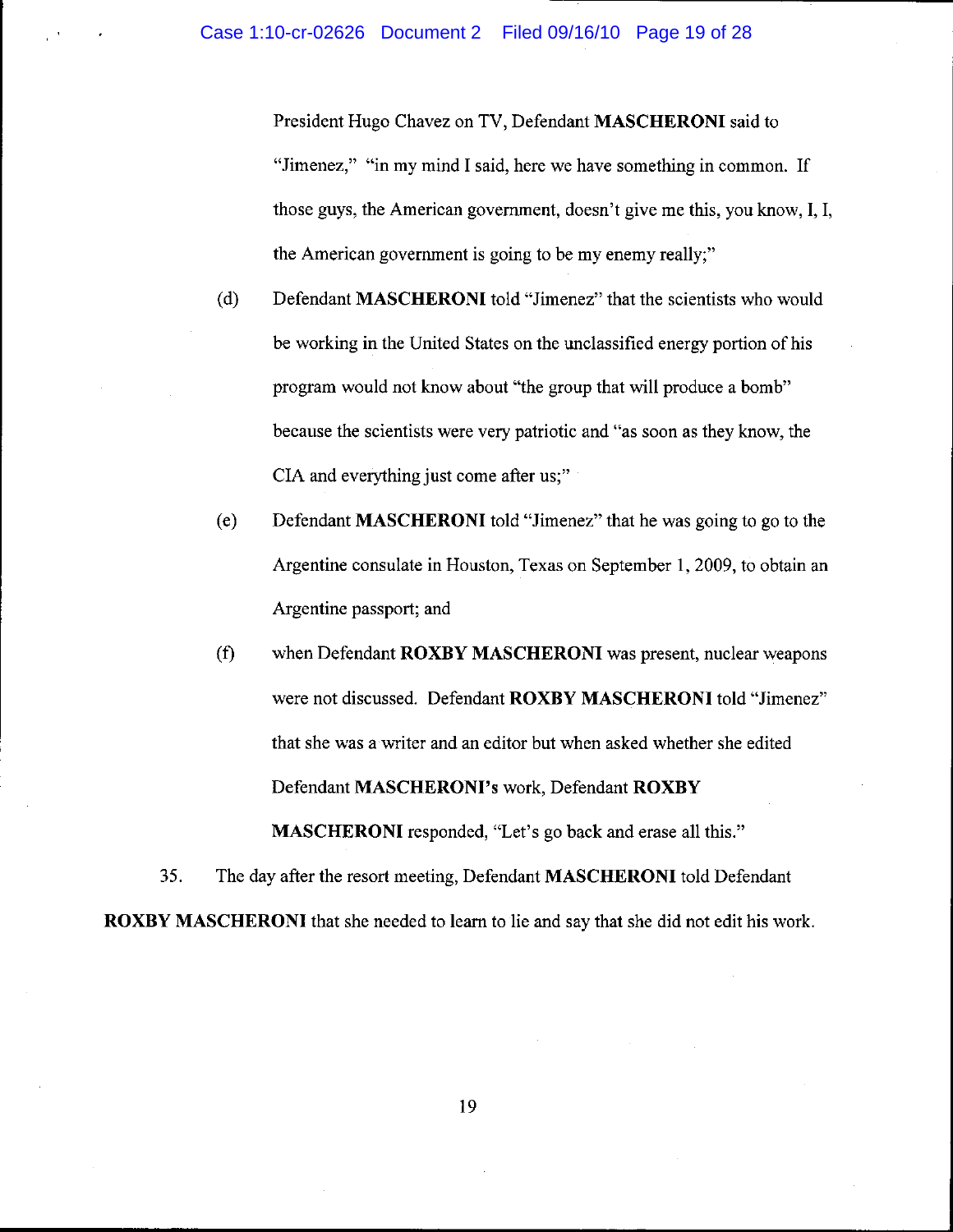# September 1. 2009. travel to Argentine consulate

36. On or about September 1,2009, Defendant **MASCHERONI** traveled to the Argentine consulate in Houston, Texas.

#### Communications with banks

37. On or about September 9, 2009, Defendant **MASCHERONI** spoke on the phone with a representative of a bank in St. Croix about opening an account at the bank.

38. On or about September 14,2009, Defendant **MASCHERONI** spoke on the phone with a bank representative in Miami about opening an account at a Swiss bank as an Argentine. Defendant **MASCHERONI** told the representative that he should have \$500,000 in the account by the end of the year.

39. On or about September 24, 2009, Defendant **MASCHERONI** spoke on the phone with a financial consultant in Argentina about opening a bank account with \$400,000 as an Argentine at a bank in Argentina or Uruguay that would not inform the IRS. On that same day, Defendant **MASCHERONI** told Defendant **ROXBY MASCHERONI** that he had a "great conversation" with a banker in Argentina. On or about September 28, 2009, Defendant **MASCHERONI** wrote in an email to the financial consultant in Argentina that he would legally change his name if that was necessary to keep the IRS from learning of his account.

## OCTOBER 19. 2009. RECOVERY OF DOCUMENTS AND KEY

40. Documents containing Restricted Data, confirmed by the Department of Energy, were recovered by FBI agents from the **MASCHERONI** residence on October 19, 2009. Some of the documents were designated with the official classification marking "Secret." FBI agents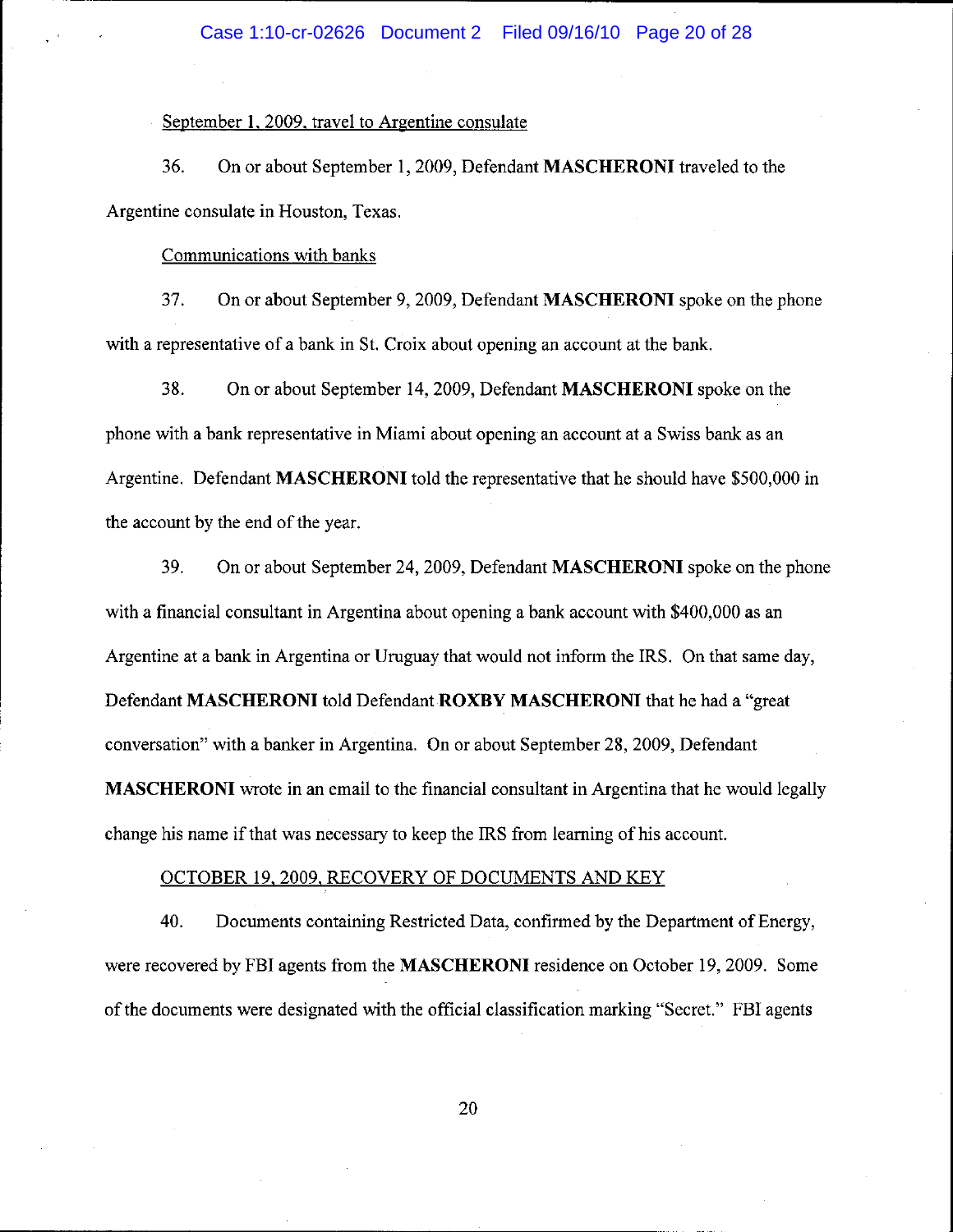also recovered from the **MASCHERONI** residence the Post Office Box key that Defendant **MASCHERONI** had used in the dead drops.

# DEFENDANT ROXBY MASCHERONI'S "MAKE BOMBS FOR ... VENEZUELA" **COMMENT**

41. On or about March 24, 2008, during a conversation with an individual whose identity is known to the Grand Jury, Defendant **ROXBY MASCHERONI** said, referring to Defendant **MASCHERONI**, "No, he's going to make bombs for Argentina if they don't listen to him in Washington. Oh, not Argentina, I'm sorry, Venezuela."

## Count I

42. The grand jury realleges and incorporates as if fully stated herein paragraphs I through 41 above.

43. From on or about October of 2007 through on or about October of 2009, in the District of New Mexico and elsewhere, defendants **PEDRO LEONARDO MASCHERONI and** 

**MARJORIE ROXBY MASCHERONI,** lawfully and unlawfully having possession of, access to, control over, and being entrusted with a document, writing, sketch, plan, note, and information involving and incorporating Restricted Data did knowingly and voluntarily conspire and agree and act interdependently with each other to communicate, transmit, and disclose the same to any individual with the intent to injure the United States and to secure an advantage to any foreign nation.

In violation of 42 U.S.C. §§ 2274(a) and 2014.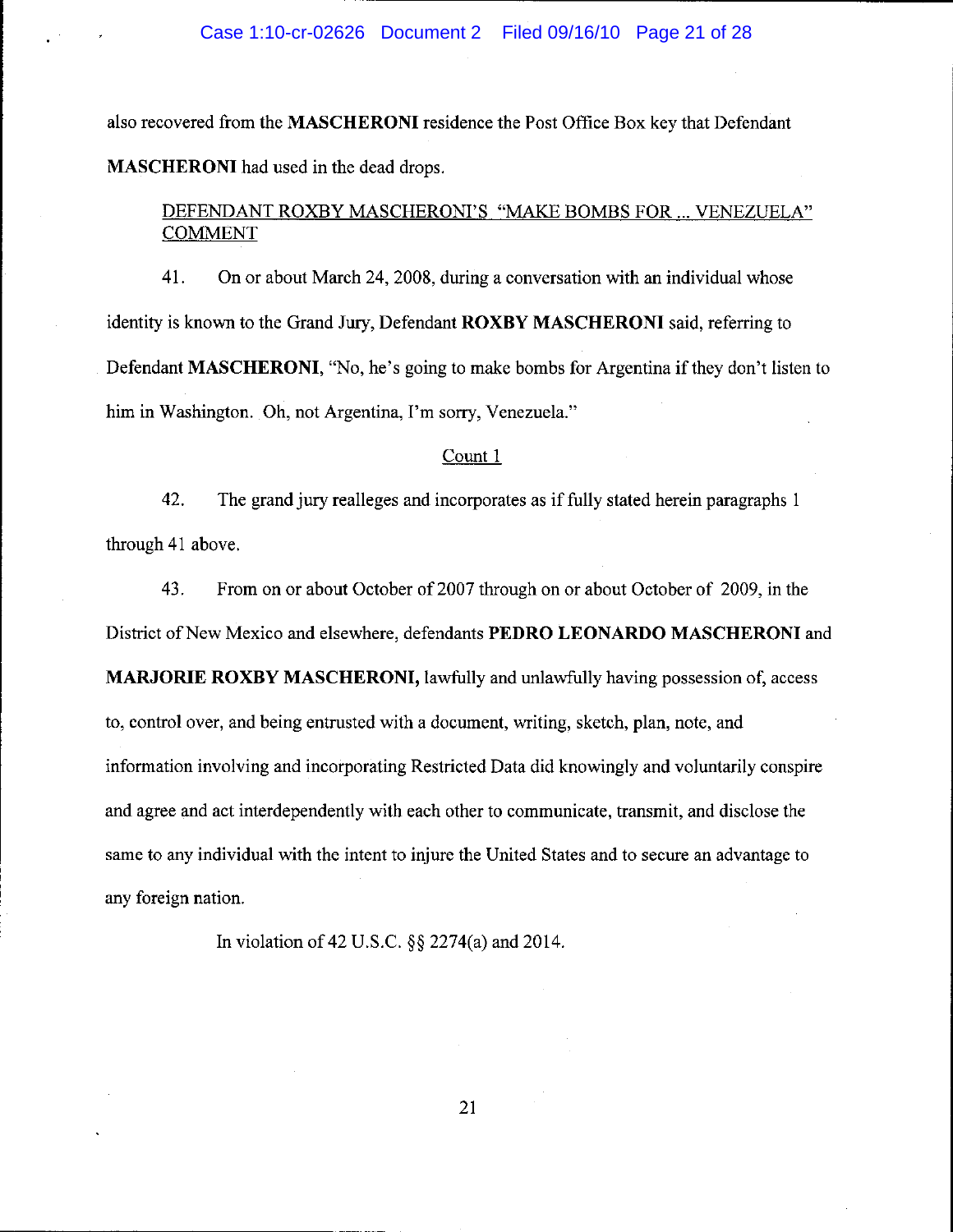## Count 2

44. The grand jury realleges and incorporates as if fully stated herein paragraphs 1 through 41 above.

45. On or about November 11,2008, in the District of New Mexico, defendants

# **PEDRO LEONARDO MASCHERONI and MARJORIE ROXBY MASCHERONI,**

lawfully and unlawfully having possession of, access to, control over, and being entrusted with a document, writing, sketch, plan, note, and information involving and incorporating Restricted Data did communicate, transmit, and disclose the same to an individual with the intent to injure the United States and to secure an advantage to a foreign nation.

In violation of 42 U.S.C. §§ 2274(a) and 2014, and 18 U.S.C. § 2(a).

# Count 3

46. The grand jury realleges and incorporates as if fully stated herein paragraphs 1 through 41 above.

47. On or about July 14,2009, in the District of New Mexico, defendants **PEDRO LEONARDO MASCHERONI and MARJORIE ROXBY MASCHERONI,** lawfully and unlawfully having possession of, access to, control over, and being entrusted with a document, writing, sketch, plan, note, and information involving and incorporating Restricted Data did communicate, transmit, and disclose the same to an individual with the intent to injure the United States and to secure an advantage to a foreign nation.

In violation of 42 U.S.C. §§ 2274(a) and 2014, and 18 U.S.C. § 2(a).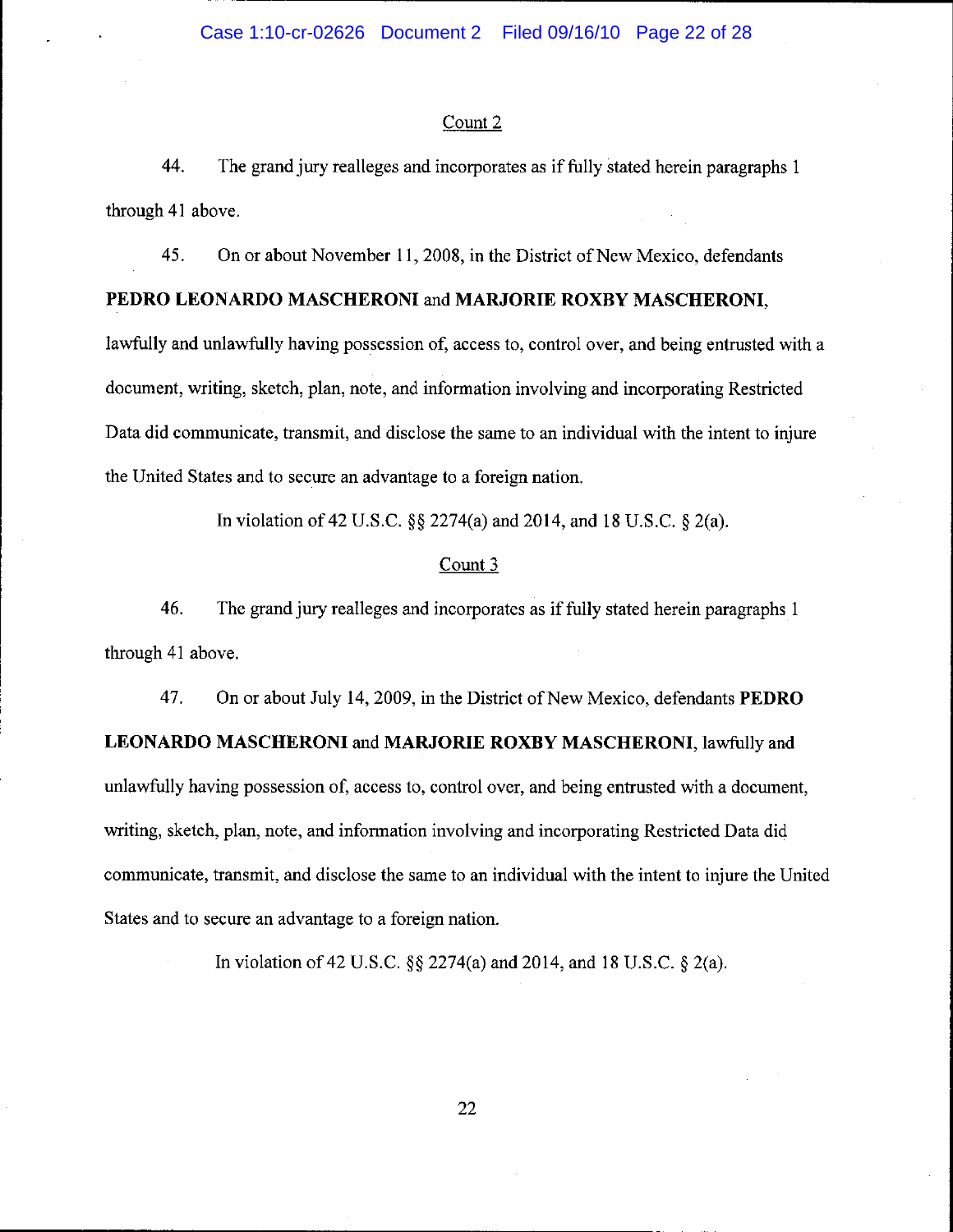## Count 4

48. The grand jury realleges and incorporates as if fully stated herein paragraphs I through 41 above.

49. From on or about October of 2007 through on or about October of 2009, in the District of New Mexico and elsewhere, defendants **PEDRO LEONARDO MASCHERONI** and

**MARJORIE ROXBY MASCHERONI** did knowingly and voluntarily conspire and agree and act interdependently with each other knowingly, inside the United States, to participate in the development of an atomic weapon, the offense occurring in and affecting interstate and foreign commerce.

In violation of 42 U.S.C. §§ 2122, 2272(b), and 2014.

#### Count 5

50. The grand jury realleges and incorporates as if fully stated herein paragraphs I through 41 above.

51. From on or about October of 2007 through on or about October of 2009, in the District of New Mexico and elsewhere, defendants **PEDRO LEONARDO MASCHERONI** and **MARJORIE ROXBY MASCHERONI** did attempt knowingly, inside the United States, to

participate in the development of an atomic weapon, the offense occurring in and affecting interstate and foreign commerce.

In violation of 42 U.S.C. §§ 2122, 2272(b), and 2014, and 18 U.S.C. § 2(a).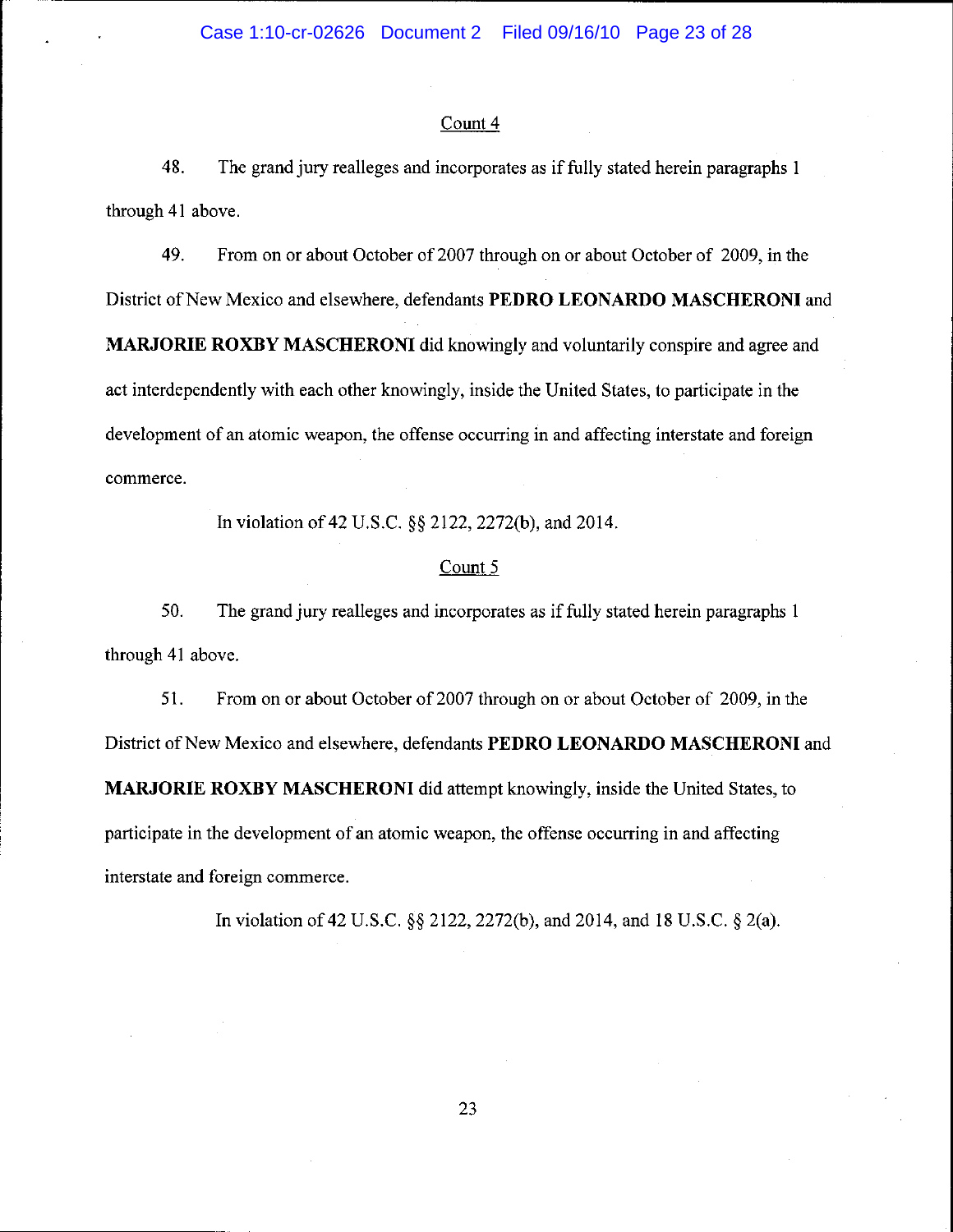## Count 6

52. The grand jury realleges and incorporates as if fully stated herein paragraphs 1 through 41 above.

53. From on or about October of 2007 through on or about October of 2009, in the District of New Mexico and elsewhere, defendants **PEDRO LEONARDO MASCHERONI** and **MARJORIE ROXBY MASCHERONI** did knowingly and voluntarily conspire and agree and act interdependently with each other to commit an offense against the United States, to wit:

(a) intentionally to convey and sell records and things of value of the United States and a department and agency thereof, and property made under contract for the United States and a department and agency thereof, that is Restricted Data, knowing they were without authority to do so, the aggregate value of the records and things of value exceeding the sum of \$1,000, in violation of 18 U.S.C.  $\S$ § 641 and 2(a); and

(b) willfully and knowingly to convert records and things of value ofthe United States and a department and agency thereof, and property made under contract for the United States and a department and agency thereof, that is Restricted Data, to their own use and the use of another, the aggregate value of the records and things of value exceeding the sum of \$1,000, in violation of 18 U.S.C.  $\S$ § 641 and 2(a);

and did engage in any of the overt acts alleged in this indictment to effect an object of the conspiracy.

54. The acts and statements of each of defendants **PEDRO LEONARDO MASCHERONI and MARJORIE ROXBY MASCHERONI** set forth in each of paragraphs 11 through 16 and 18 through 39 above each constitute an overt act to effect an object of the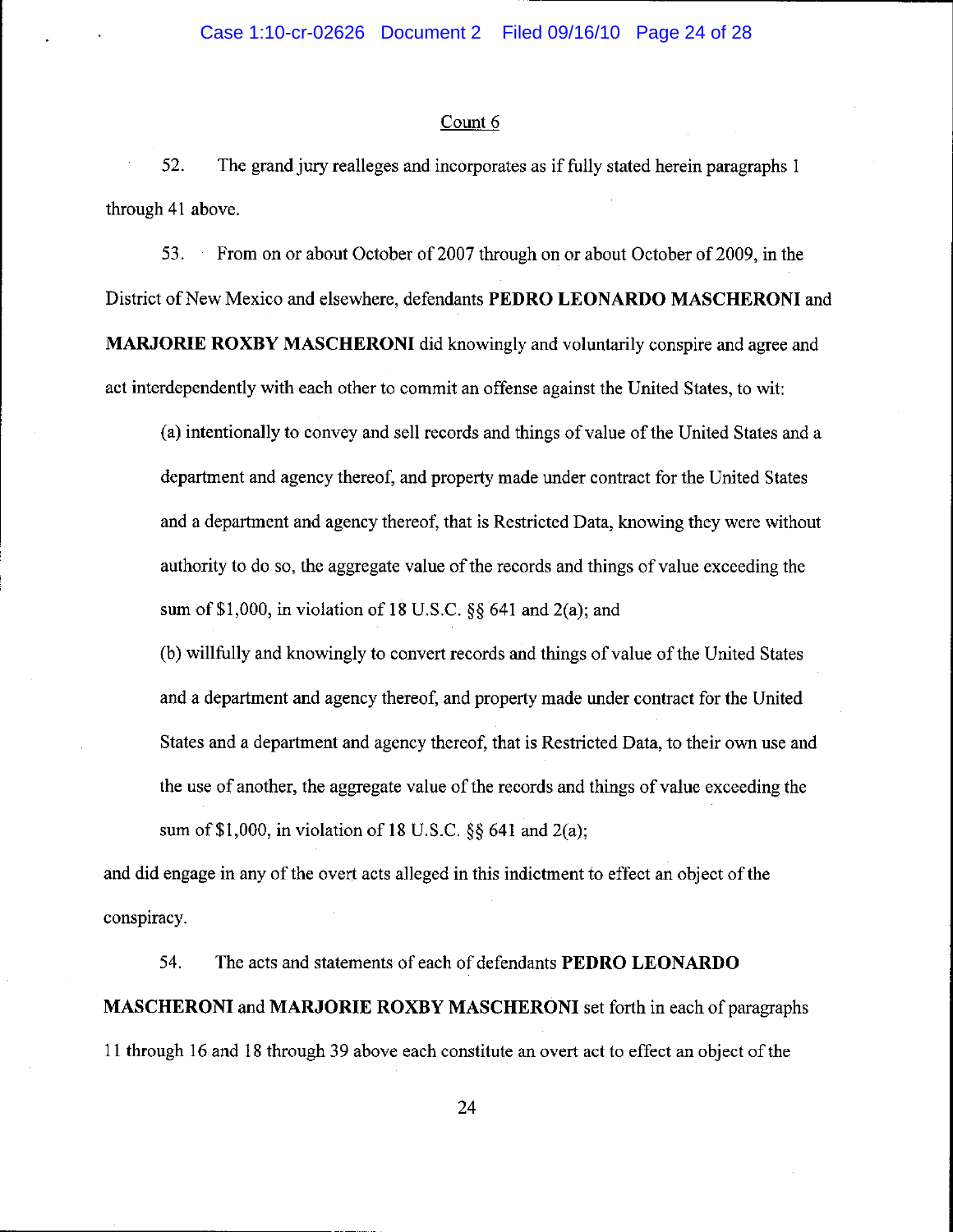conspiracy, and each of those acts and statements is hereby incorporated by reference herein.

In violation of 18 U.S.C. § 371.

#### Count 7

55. The grand jury realleges and incorporates as if fully stated herein paragraphs 1 through 41 above.

56. On or about November 11, 2008, in the District of New Mexico, defendants **PEDRO LEONARDO MASCHERONI and MARJORIE ROXBY MASCHERONI** did intentionally convey and sell records and things of value of the United States and a department and agency thereof, and property made under contract for the United States and a department and agency thereof, that is Restricted Data, knowing they were without authority to do so, and did willfully and knowingly convert the same to their own use and the use of another. The aggregate value of the records and things of value exceeded the sum of\$I,OOO.

In violation of 18 U.S.C.  $\S$ § 641 and 2(a).

## Count 8

57. The grand jury realleges and incorporates as if fully stated herein paragraphs 1 through 41 above.

58. On or about July 14, 2009, in the District of New Mexico, defendants **PEDRO LEONARDO MASCHERONI and MARJORIE ROXBY MASCHERONI** did intentionally convey and sell records and things of value of the United States and a department and agency thereof, and property made under contract for the United States and a department and agency thereof, that is Restricted Data, knowing they were without authority to do so, and did willfully and knowingly convert the same to their own use and the use of another. The aggregate value of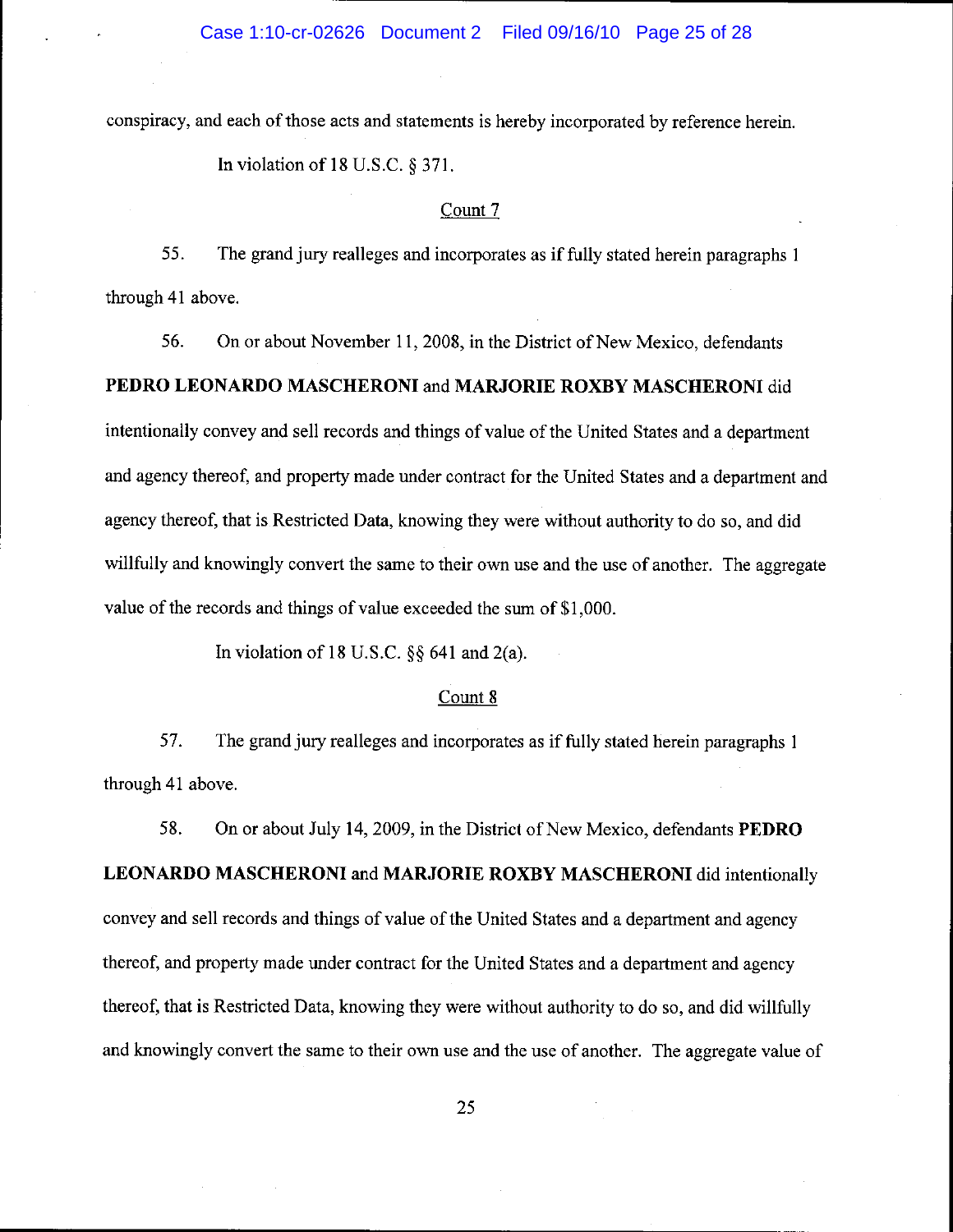the records and things of value exceeded the sum of\$I,OOO.

In violation of 18 U.S.C.  $\S$ § 641 and 2(a).

#### Count 9

59. The grand jury realleges and incorporates as if fully stated herein paragraphs I through 41 above.

60. From no earlier than on or about August of 1979 through on or about October 19, 2009, in the District of New Mexico, defendant **PEDRO LEONARDO MASCHERONI** did conceal and retain records and things of value of the United States and a department and agency thereof, and property made under contract for the United States and a department and agency thereof, that is Restricted Data, with the intent to convert the same to his own use and gain, knowing the records and things of value to have been embezzled, stolen, purloined, and converted. The aggregate value of the records and things of value exceeded the sum of\$I,OOO.

In violation of 18 U.S.C. § 641.

### Counts 10 - 15

61. The grand jury realleges and incorporates as if fully stated herein paragraphs I through 41 above.

62. On or about October 19,2009, in the District of New Mexico, defendant **PEDRO LEONARDO MASCHERONI,** in a matter within the jurisdiction of the Federal Bureau of Investigation, an agency within the executive branch of the United States, did knowingly and willfully make a materially false, fictitious, and fraudulent statement and representation, knowing such statement and representation to be false, fictitious, and fraudulent, to wit: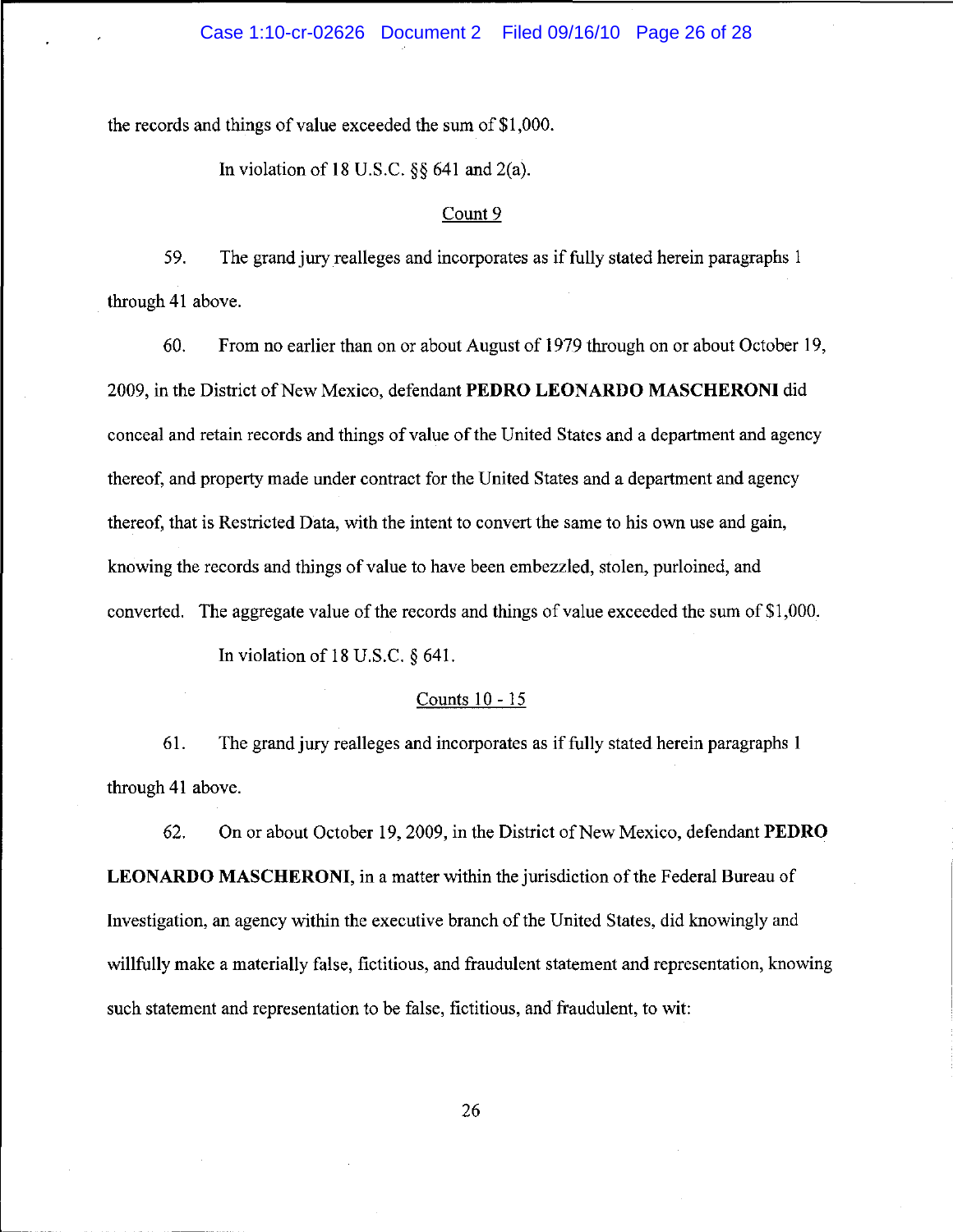| COUNT | <b>FALSE STATEMENT/REPRESENTATION</b>                                                                              |
|-------|--------------------------------------------------------------------------------------------------------------------|
| 10    | Defendant MASCHERONI denied recognizing and having met "Jimenez."                                                  |
| 11    | Defendant MASCHERONI said he did not write a document he was shown<br>from dead drop #4.                           |
| 12    | Defendant MASCHERONI denied receiving \$20,000.                                                                    |
| 13    | Defendant MASCHERONI said he did not still have the key to the Post Office<br>Box that he used in dead drop $#1$ . |
| 14    | Defendant MASCHERONI denied that he had any copies of what he had<br>provided to "Jimenez."                        |
| 15    | Defendant MASCHERONI denied that Defendant ROXBY MASCHERONI<br>had ever met "Jimenez."                             |

In violation of 18 U.S.C. § 1001(a)(2).

# Counts 16 - 22

63. The grand jury realleges and incorporates as if fully stated herein paragraphs 1 through 41 above.

64. On or about October 19, 2009, in the District of New Mexico, defendant

**MARJORIE ROXBY MASCHERONI,** in a matter within the jurisdiction of the Federal

Bureau of Investigation, an agency within the executive branch of the United States, did

knowingly and willfully make a materially false, fictitious, and fraudulent statement and

representation, knowing such statement and representation to be false, fictitious, and fraudulent,

to wit:

| <b>COUNT</b> | STATEMENT/REPRESENTATION                                                                                                                                                                    |
|--------------|---------------------------------------------------------------------------------------------------------------------------------------------------------------------------------------------|
| 16           | Defendant ROXBY MASCHERONI claimed that she had not edited any of<br>Defendant MASCHERONI's work for the past two years, other than<br>communications he sent to Congress or to his doctor. |